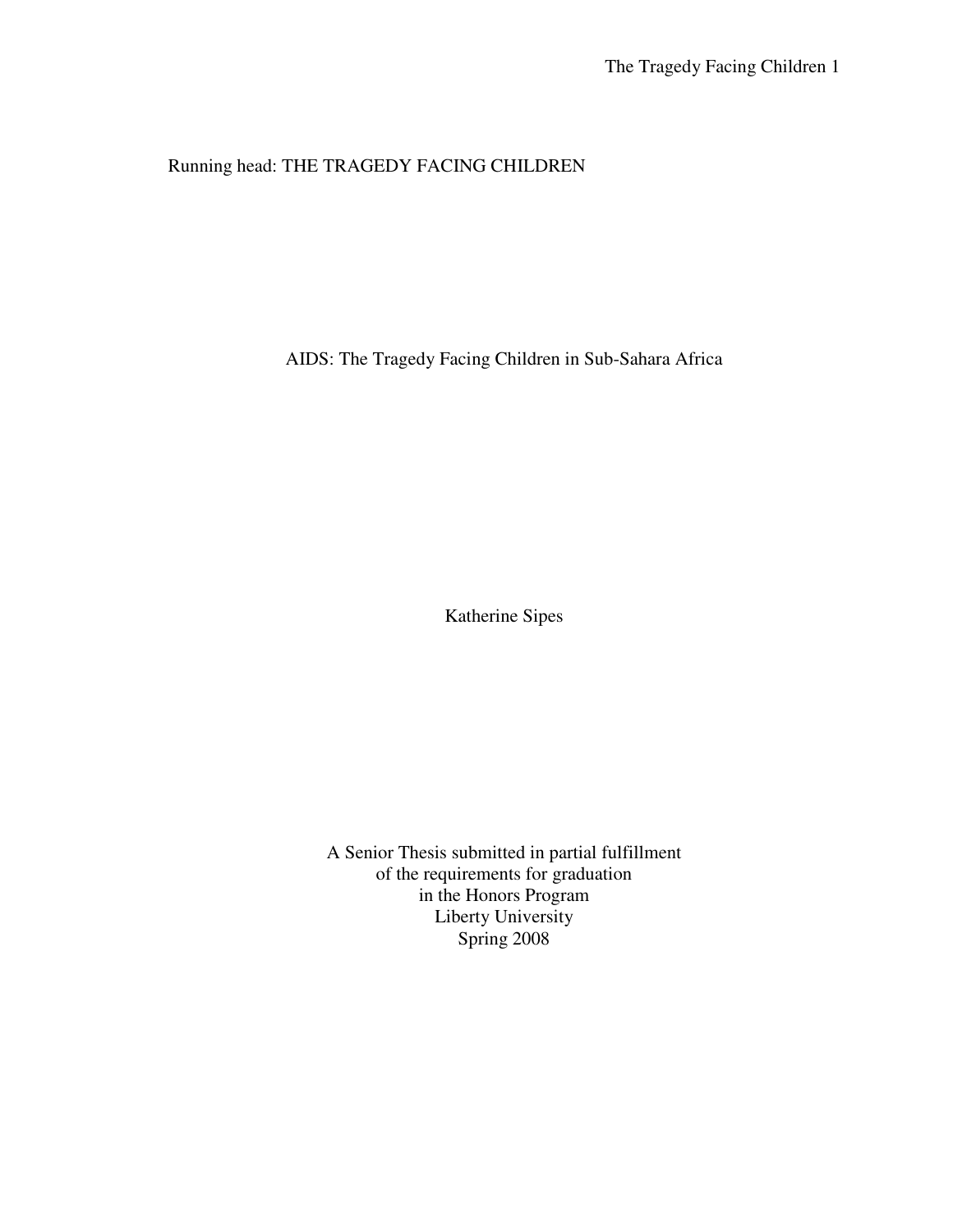Acceptance of Senior Honors Thesis

This Senior Honors Thesis is accepted in partial fulfillment of the requirements for graduation from the Honors Program of Liberty University.

> \_\_\_\_\_\_\_\_\_\_\_\_\_\_\_\_\_\_\_\_\_\_\_\_\_\_\_\_\_\_ Jean St. Clair, Ph.D. Chairman of Thesis

> > Angela Olmsted, Pharm.D. Committee Member

\_\_\_\_\_\_\_\_\_\_\_\_\_\_\_\_\_\_\_\_\_\_\_\_\_\_\_\_\_\_

 Mark Schmidt, Ph.D. Committee Member

\_\_\_\_\_\_\_\_\_\_\_\_\_\_\_\_\_\_\_\_\_\_\_\_\_\_\_\_\_\_

James Nutter, D.A. Honors Director

\_\_\_\_\_\_\_\_\_\_\_\_\_\_\_\_\_\_\_\_\_\_\_\_\_\_\_\_\_\_

\_\_\_\_\_\_\_\_\_\_\_\_\_\_\_\_\_\_\_\_\_\_\_\_\_\_\_\_\_\_ Date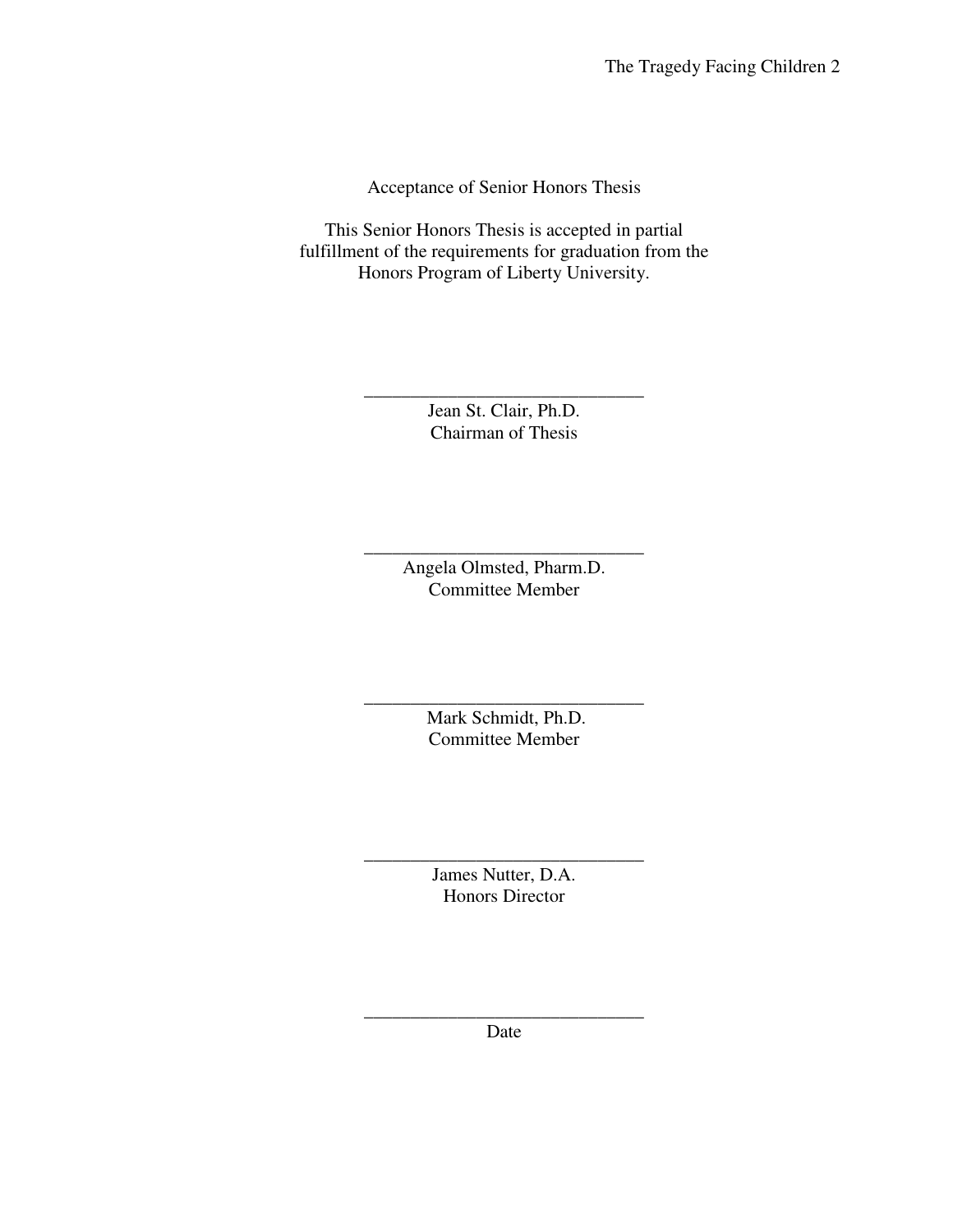#### Abstract

Few things affect the entire world, and HIV/AIDS is one of them. While the whole world is affected by this terrible disease, the area of sub-Sahara Africa has been affected the most with large quantities now suffering because of HIV/AIDS. Children have become major sufferers of HIV/AIDS, both from having the disease passed on to them and from being orphaned as parents die of AIDS. When numbers are combined, four countries alone in sub-Sahara Africa have together over 660,000 children with HIV/AIDS and over four million orphans. It is important to know what is being done to help the sufferers and what still needs to be done to assist in the HIV/AIDS crisis amongst children in sub-Sahara Africa.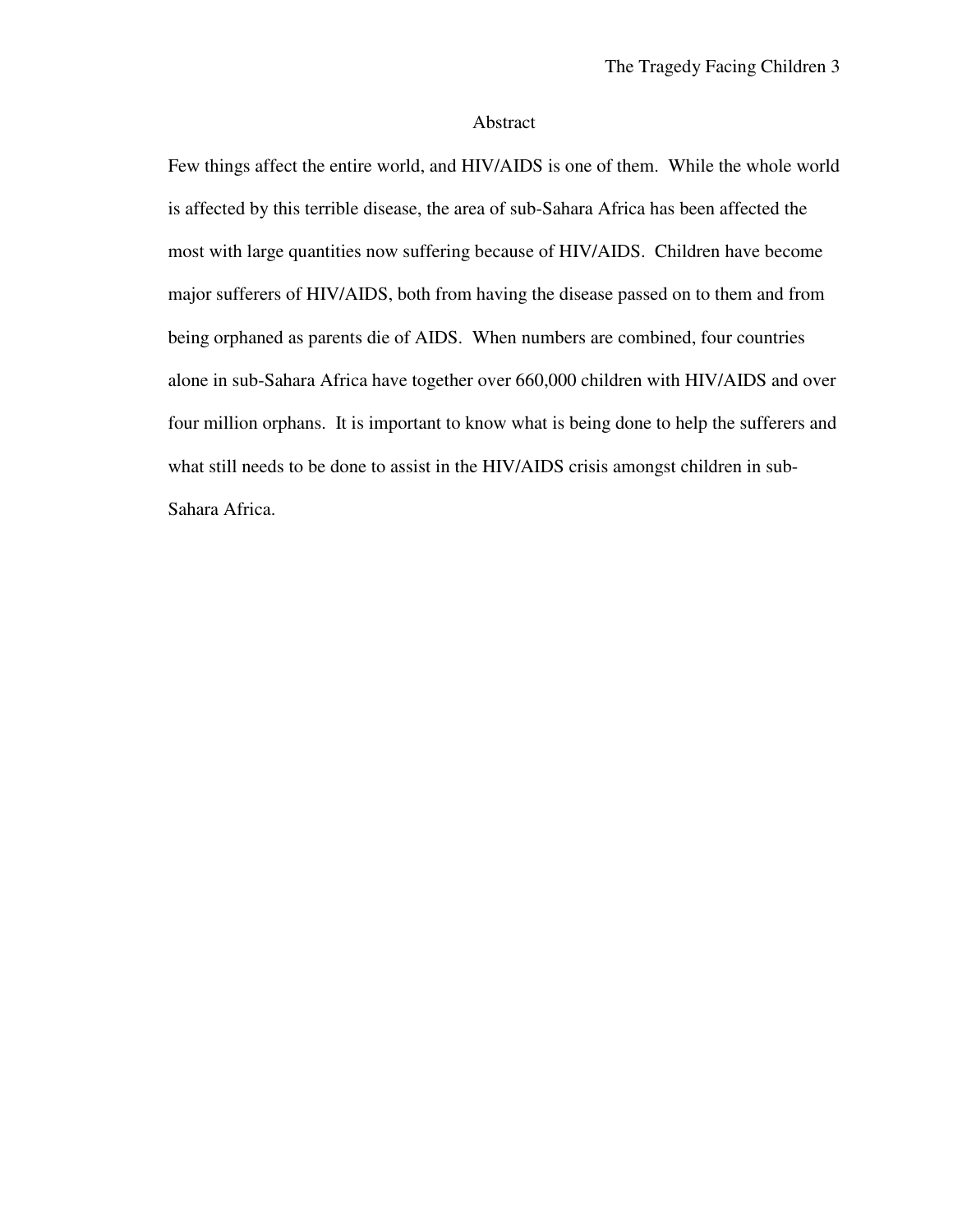AIDS: The Tragedy Facing Children in Sub-Sahara Africa *Introduction* 

 There are few things that have the whole world's attention, few things that have an affect everywhere in the world. There is one thing that has been growing over the past few decades that is finally catching the attention of people around the world because it affects people from all places. It is the human immunodeficiency virus [HIV] and acquired immunodeficiency syndrome [AIDS]. HIV/AIDS is a horrible disease involving a decrease in the human immune system's ability to function. Eventually the disease ends in death because currently there is no cure. HIV/AIDS affects both the young and the old, and the number of children who have the disease is greatly increasing. Although all nations have people with the disease, sub-Sahara Africa contains the majority of people who have HIV/AIDS. In 2005, the total number of children in the world who had HIV was 2.3 million and two million of those lived in sub-Sahara Africa (UNAIDS, 2006). Sub-Sahara Africa consists of forty-four countries which includes all of Africa except for Morocco, Western Sahara, Algeria, Tunisia, Libya, Egypt, and Sudan. Some countries that are included in sub-Sahara Africa include Sierra Leone, Nigeria, Ethiopia, Uganda, Kenya, Rwanda, Zimbabwe, South Africa, and Botswana. With such a large crisis affecting children, it is important to know the background of the disease, a child's physical response to HIV, the effects of HIV/AIDS on sub-Sahara Africa in children who have the disease, and the effects of the disease on the children who are left behind because of the disease. It is then good to look at what is being done for those who are suffering because of the disease, specifically in four countries in sub-Sahara Africa.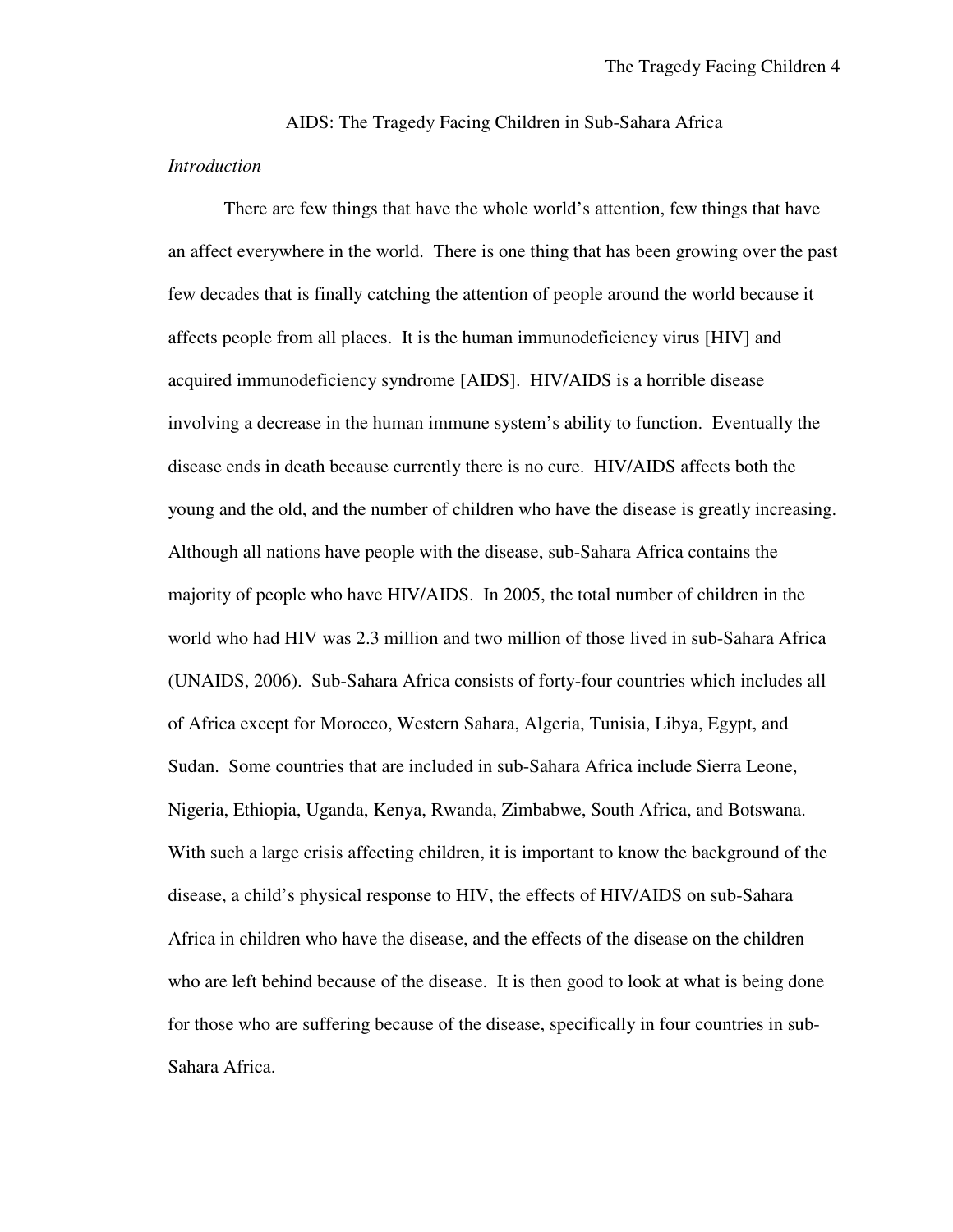## *Background Information on HIV/AIDS*

 *What is HIV/AIDS?* HIV/AIDS was first found in the United States in 1981. It was present in sub-Sahara Africa before that, though the exact time it appeared is really not known (Cooper, 1995). HIV/AIDS is transmitted sexually, through exposure to infected blood, or by contaminated needles. It is not transmitted by simple contact with a person who has HIV (Bettelheim, 1998). Many people have been infected by HIV because of risky lifestyle choices. However, there is a growing population of innocent people who have HIV/AIDS. Some people get HIV by being raped by someone who is infected. Many newborn babies can have HIV if their mother was infected; in fact, 25- 50% of mothers will pass on HIV to their infants if they are not treated with medication (AIDS/HIV, 2006). Of all the people in the world who have HIV/AIDS, over 95% of them live in developing countries (Backgrounder, 2000). Because of HIV/AIDS in several sub-Saharan African countries the average life span is decreasing (*Special Focus*, 2000).

 HIV is a virus that attacks the T cells in the body's immune system. It grows, sometimes undetected in the T cells and then leaves the T cells to go and attack other cells (Bettelheim, 1998). The time it takes for a person to have full-blown AIDS after being infected by HIV varies. In some cases, HIV can spread rapidly and AIDS can overtake a person in just a couple of years. Most of the time however, HIV takes many years to multiply and take over a person's immune system. During that time period, a person might not know that they are infected with HIV because often there are little to no symptoms until the disease is progressed (Lewis, Heitkemper, & Dirksen, 2004). They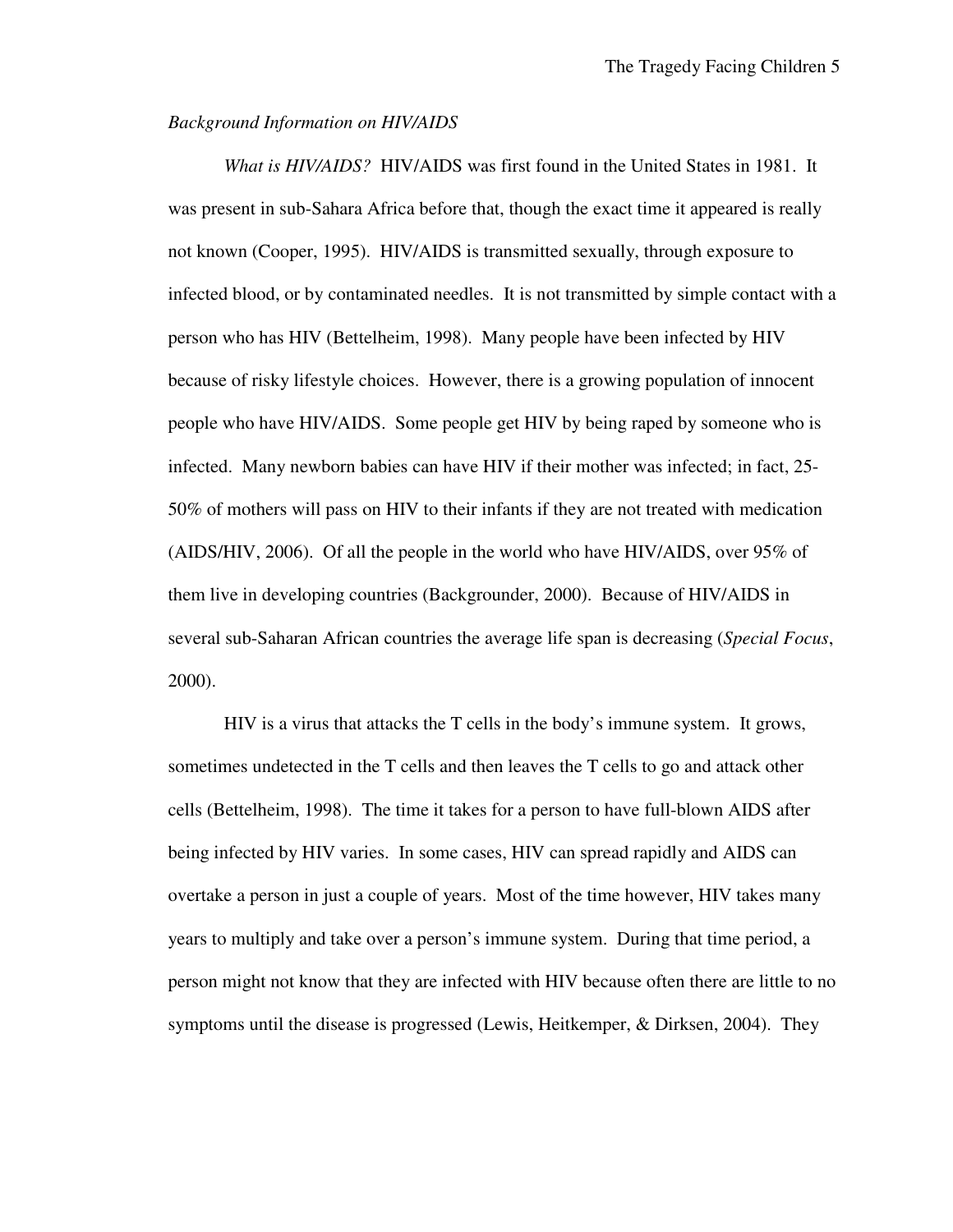then could be spreading the virus around to others without knowing that they themselves are infected.

 Most individuals do not die of AIDS alone. AIDS weakens the immune system so that other infections and diseases can attack the person which a healthy person would be able to successfully fight. When a diagnosis of AIDS is made, there are two hundred or fewer T-cells per mm3 of blood remaining in the body (Bettelheim, 1998). Some of the infections that are common in a person who has AIDS are Kaposi's sarcoma, meningitis, tuberculosis, and pneumonia (Bettelheim, 1998). Pneumocystis carinii pneumonia (PCP) is also very common in people with AIDS and is a common reason for the death of a child that has AIDS (Mawela, 2006).

 *Child's response to HIV/AIDS.* Although both young and old alike are affected by HIV/AIDS, the growing number of children affected by HIV/AIDS is astounding. At the close of 2005, approximately 2.3 million children in the world had HIV/AIDS (Reddi et al., 2007). For the most part, the children are innocent sufferers of HIV/AIDS; they have not made the wrong lifestyle choices many adults do that get infected by HIV. Young children who have HIV/AIDS usually contracted the disease either from their mother sometime during pregnancy or delivery or from being sexually abused by someone with the disease (Bettelheim, 1998; Slonim-Nevo & Mukuka, 2007). Eight hundred thousand of the five million people with a new diagnosis of HIV in 2002 were children. Ninety percent of those children were born to mothers who had HIV/AIDS (Perez et al., 2007).

 It has been found that roughly 20% of the children who are born with HIV will have AIDS within one year; these children are likely to die before they reach the age of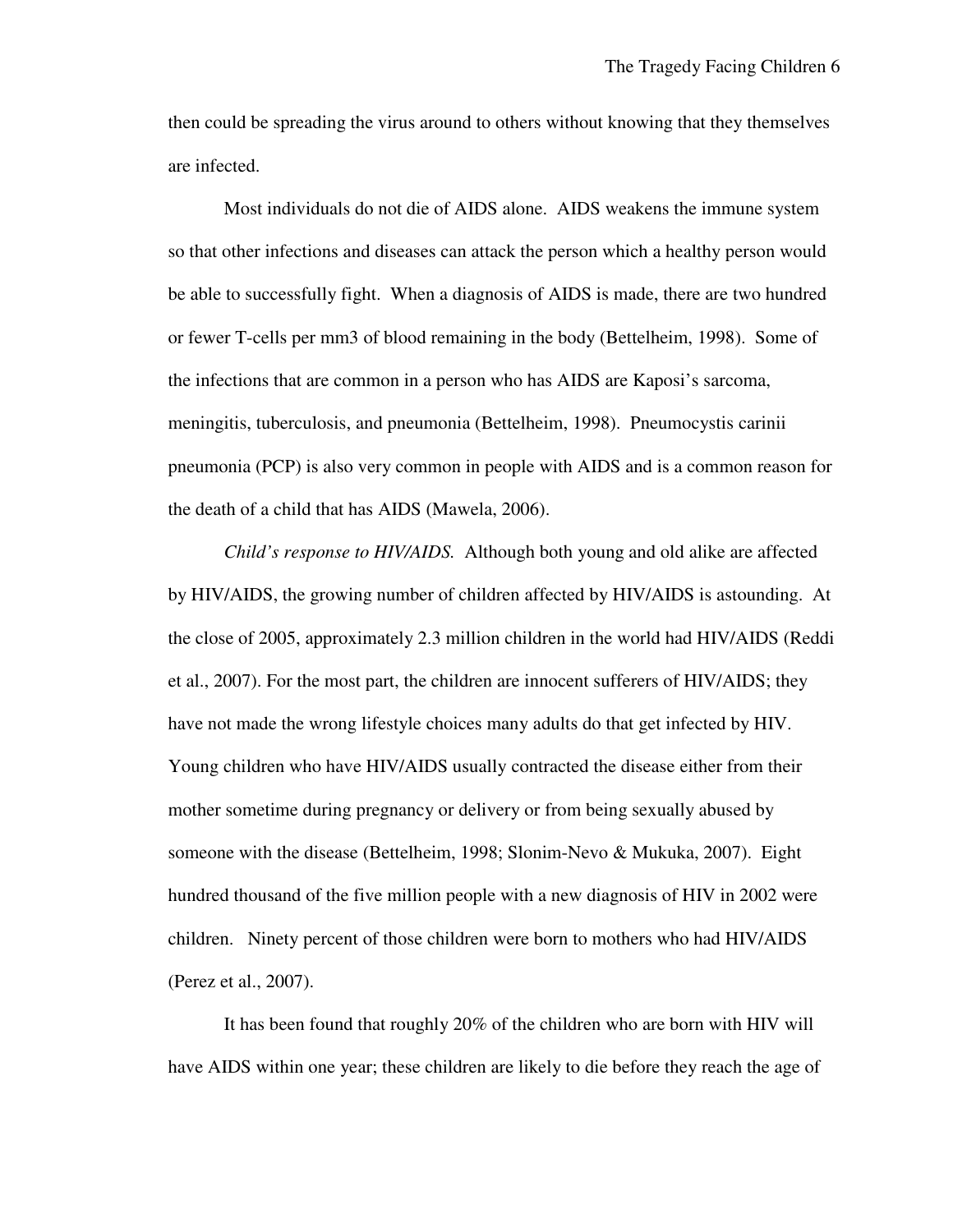four (Backgrounder, 2000). A key problem is that a newborn baby does not have a fully developed immune system (Espanol, Caragol, Soler, & Hernandez, 2004). The rest of children born with HIV do not develop AIDS as quickly. They may not become extremely sick from the virus until they reach primary school or even adolescence. However, when children do not receive medical treatment, the average lifespan of a child infected with HIV is about ten years (Spencer et al., 2007).

 Children with an HIV infection typically progress more rapidly than adults (*Pediatric antiretroviral treatment*, 2007). One thing that has been found to help determine whether or not the development of AIDS will be quick or slow in children born with HIV is the mother's level of HIV infection and her levels of vitamin A through the pregnancy. If a mother has a higher viral load, or more HIV present in her blood, she would be more likely to pass the virus along to her child. Another thing that has been found to predict whether or not a child will progress quickly to AIDS is the level of HIV in their blood, along with the number of T-cells in their blood a few months after birth. If the viral load is relatively low and the T-cells are relatively high, then the child would have a better prognosis of a longer life (Backgrounder, 2000).

 Children who have adequate nutrition have the chance to live longer with HIV because that can postpone the beginning of AIDS as well as avoid common diseases associated with HIV (O'Brien, 2005). Diseases that are common in children with HIV/AIDS include PCP, persistent diarrhea from opportunistic infection, cytomegalovirus (CMV), dangerous bacterial infections, candidiasis, and lymphocytic interstitial pneumonitis (Backgrounder, 2000). When children are malnourished they loose weight and they can die much easier, especially when they have AIDS. Thus,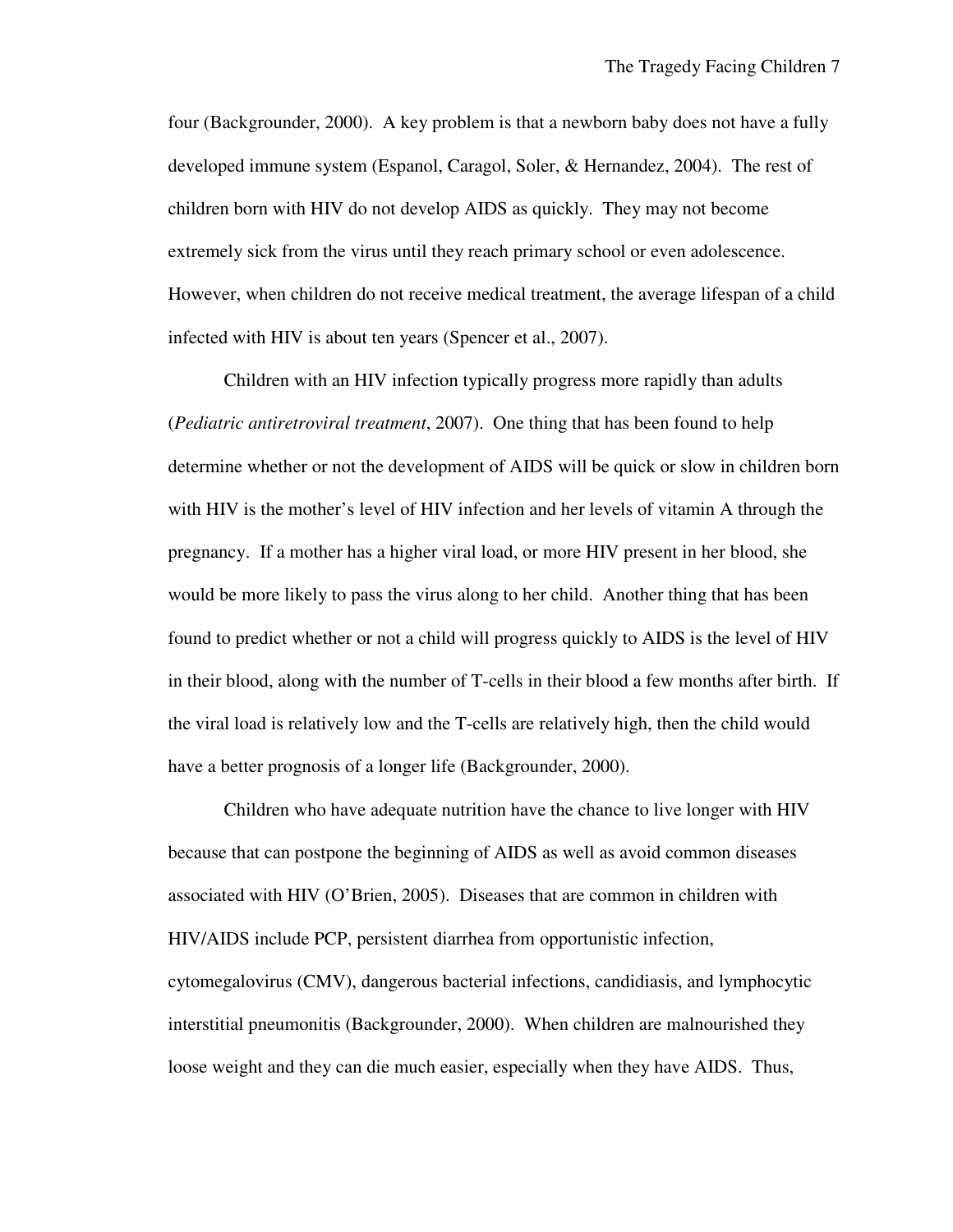children who have HIV/AIDS have nutrition requirements that are greater than before they had the disease. Before other symptoms of HIV infection are present, a child needs more energy from food to grow and stay as healthy as possible. When AIDS is present in a child, the excess energy requirements from food needed to maintain health and growth can be as high 20-30% greater than what a child would need who does not have AIDS (Spencer et al., 2007). However, due to famine and poverty food is not readily available to all children and malnutrition is common among both children with and without HIV/AIDS in developing countries.

 It can be hard to diagnose a child with having HIV shortly after birth. This is true if a mother has HIV/AIDS and her body has tried to build up antibodies against the virus. During the pregnancy antibodies against HIV could then be passed to the infant. A blood test would show those antibodies up to fifteen months after delivery and then appear to be positive for HIV, even if the baby did not contract the virus from the mother (Schoub, 1999). One sign of infection for infants and children who might have an HIV infection that has not been diagnosed yet is a failure to thrive, which is a lack of growth and development in a child (Mawela, 2006). It is important to know the HIV status of an expectant mother so that her infant can be checked for HIV as early as possible and treated if HIV positive (Mawela, 2006).

 One concern that is present more so in young children compared to older children or adults is the possibility of the HIV virus to enter into the central nervous system, including the brain. If this were to happen the child could potentially have difficulty with developing their motor skills, language capacities, and cognitive capabilities (Wiener  $\&$ Martin, 2002). However, older children who have HIV can have the virus enter their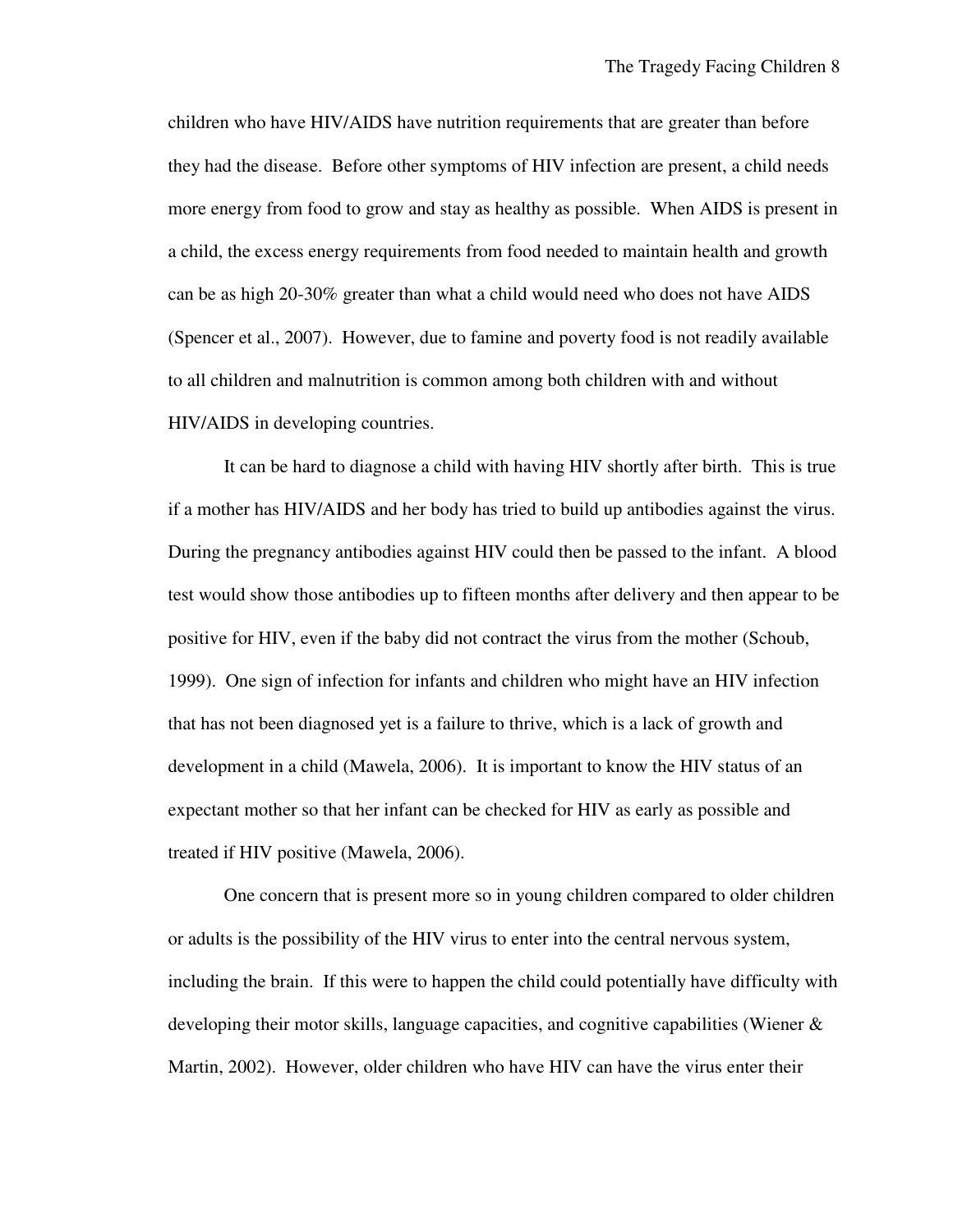brain as well. Symptoms of brain infection in youth can consist of hyperactivity, school failure, alterations in mood, inability to concentrate well, and certain difficulties with motor movements. If an older child has an unknown diagnosis of HIV/AIDS, psychosis can be a main sign of a late-stage HIV infection (Rita, 2007).

 *Children in Sub-Sahara Africa.* Children all over the world have been affected by HIV/AIDS. Many have already died from AIDS and so many more are living now and suffering with the disease. In fact, in the year 2005 over half a million children died because they were in infected with HIV and had developed AIDS; most of those children resided in the developing world (*Pediatric antiretroviral treatment*, 2007). There are some medications that can help to slow the progression of HIV and alleviate some of the suffering for the children. Antiretroviral therapy [ART] helps a person's immune system, advances growth, and reduces the incidence of opportunistic infections. All this helps to lessen the number of children who die quickly from HIV/AIDS. With ART, a person has to stay on the medication in order for the benefits to work. When a person who has been on ART goes off the treatment, they have a much higher chance of getting a disease and the HIV advances rapidly (Bikaako-Kajura, 2006). Crowe says: "For children living with HIV, getting treatment as early as possible can make a difference between thriving and just surviving" (2006 August).

 However, in order to have medications for HIV, large sums of money must be spent because the medicines are so expensive. The total cost of all the medications needed to slow down the progression of AIDS can easily be over \$15,000 per child each year (Bettelheim, 1998). Children infected with HIV who live in developed countries, such as the United States, can take the medicines if their parents, other family members,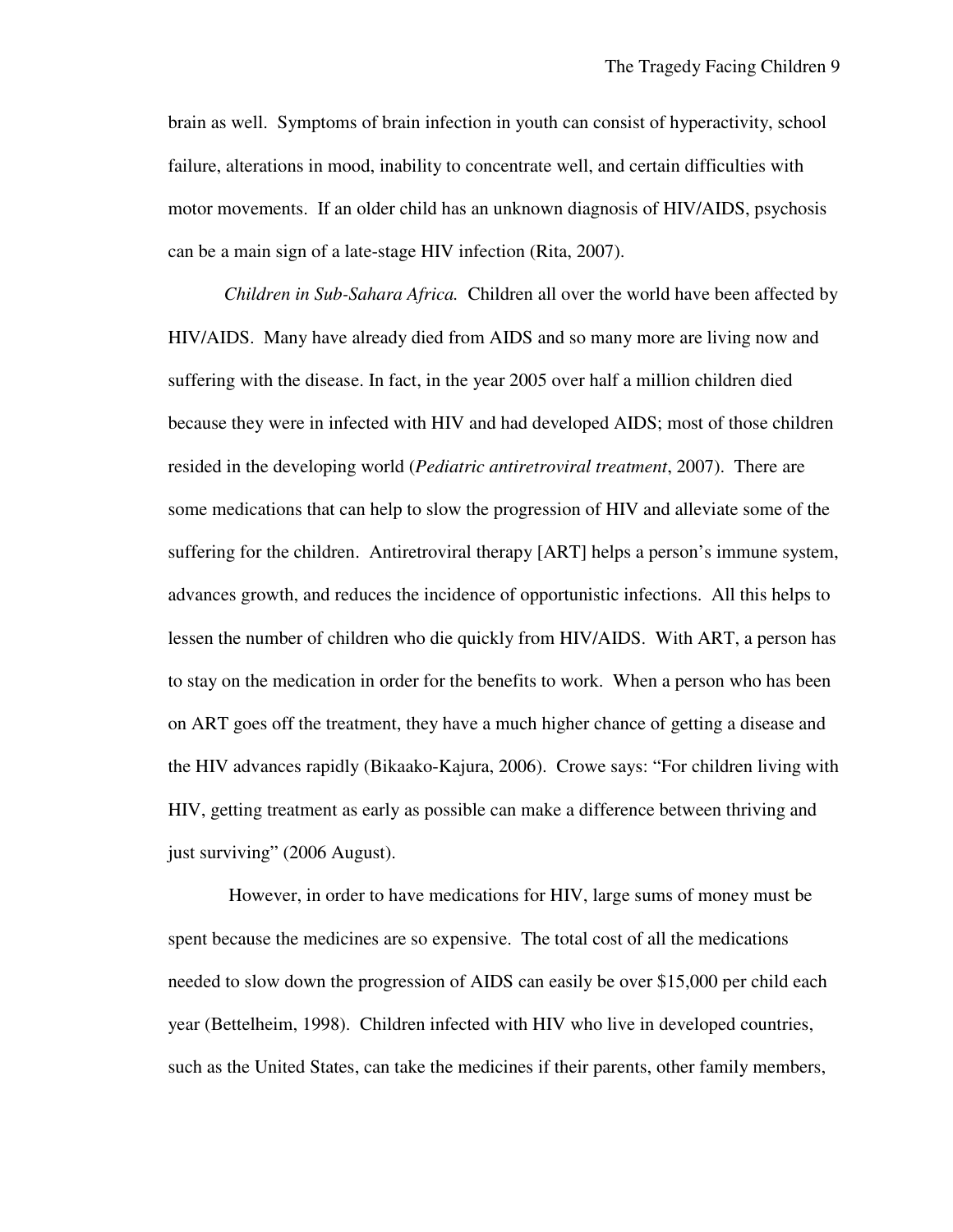or government programs have the money to spend for them. Unfortunately, the vast majority of children sufferers' are not in developed countries, but in the poorer developing countries. Those children often do not have the resources available to them to pay for medication to help them deal with HIV/AIDS. They then must suffer the horrible disease process without medications until the disease kills them (Backgrounder, 2000).

 The HIV/AIDS crisis is especially real to the children in sub-Saharan Africa. In the year 2006 it was figured that 90% of all of the children who are infected with HIV were from sub-Sahara Africa (Bikaako-Kajura, 2006). It unfortunately is in that area of the world where the money is not typically available for most people with HIV. In 1998, the governments in some countries such as Zambia and Botswana where HIV/AIDS is widespread only had around \$10 available per person to help with medical costs (Bettelheim, 1998). Thus, adequate medication for all people with HIV/AIDS is impossible.

 While the government does not have all of the resources needed to help the children suffering from HIV/AIDS, there still is another window of hope for those who need it. Some of that hope comes from Catholic or Christian Church based organizations in Africa that provide care for those who have HIV/AIDS (Chikwendu, 2004; Foster, Levine, & Williamson, 2006). This care can come in the form of hospitals, clinics, or orphanages. There are also other organizations that work to try and help in the HIV/AIDS crisis. An international organization that works to fight HIV/AIDS is UNICEF. This organization works to help children and women all around the world in various ways. Specific to the HIV/AIDS crisis, UNICEF assists children who have been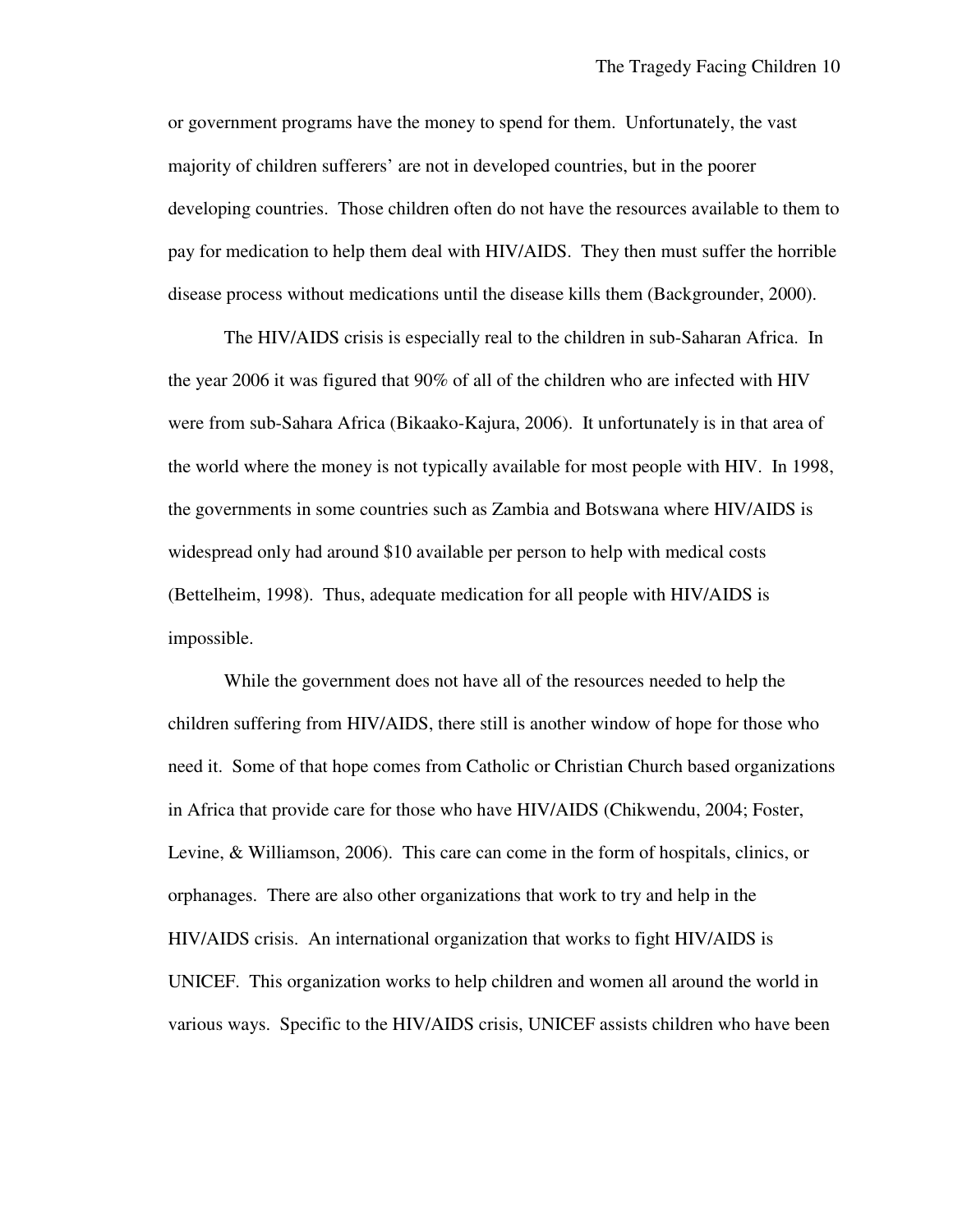affected by HIV/AIDS, works to decrease the transmission of the virus from mothers to infants, and provides education to teens about HIV/AIDS and how to prevent it (*United Nations International Children's Emergency Fund*).

 *Those left behind.* The HIV/AIDS crisis affecting children in sub-Saharan Africa is bad enough if only the children who have HIV/AIDS are considered. However, there is a population of children who are affected by HIV/AIDS, but not by having it themselves. The victims of this crisis are not only those children who have HIV/AIDS, but also those who are left behind. According to the World Bank (2002), at the completion of the year 2001 a total of 15.6 million children under age 15 had faced the death of their mother or both of their parents as a result of HIV/AIDS. It is estimated that in the year 2010 in sub-Sahara Africa that around 50% of all orphans will be orphaned because of HIV/AIDS (Kim, 2004). The United Nations has changed the definition of an orphan because of the HIV/AIDS crisis to a child who has had one parent die because often times the second parent will soon die as well in sub-Sahara Africa (Kawawe, 2006). Joslin (2002) gave rough approximations of the number of children who have been orphaned by AIDS in several sub-Sahara African countries. For example, in Malawi 6% of the children were orphaned because of HIV/AIDS, in Zimbabwe the number is 7%, in Zambia 9%, and in Uganda the number of children orphaned because of HIV/AIDS was as high as  $11\%$ .

 So many adults are dying and leaving children alone who are without HIV that there are few people left to care for them. For example, in the country of Kenya 14% of all of the adults have AIDS (Masci, 2000). Many of these adults have children and when the adults die from disease many of the children have no one to care for them. Some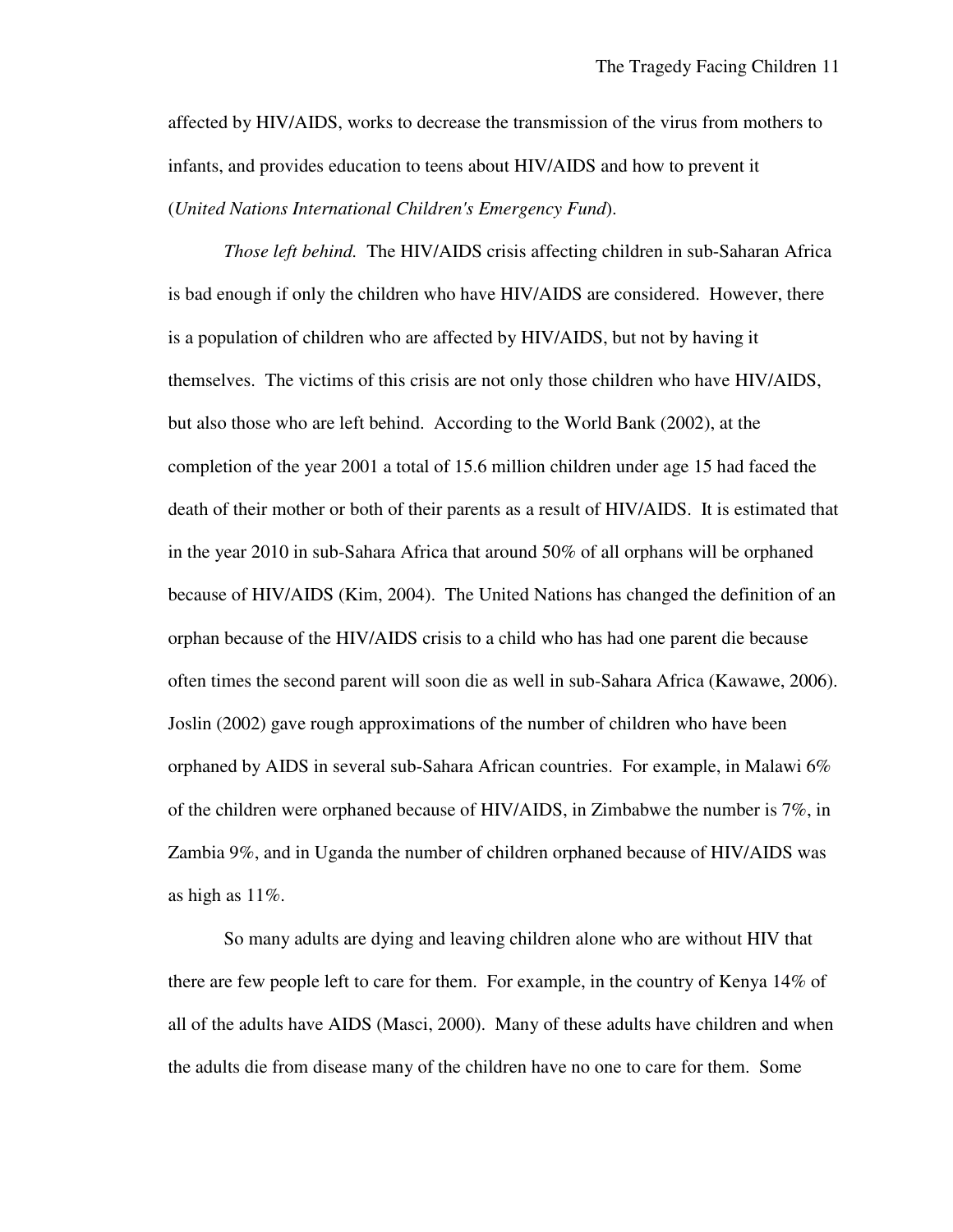children are able to be cared for by grandparents, however many grandparents have reached the age where they really can not care for the many children orphaned because of AIDS (Masci, 2000). The grandparents also in many countries are not able to supply enough food or money for themselves plus the grandchildren because they are no longer able to work because of age (Joslin, 2002). In so many places the children have to care completely for themselves if there are no grandparents to care for them and they can not provide enough to live well off of either (Thurow, 2003). These children live with a very high probability of being malnourished as well as not being able to receive an education to have a good future (Copson, 2003). However, there are a few places where these children are not left completely alone. The African churches not only provide help to those children who have HIV/AIDS, but also to the children who have been orphaned because of the virus (Chikwendu, 2004).

## *Four Profiles on Different Sub-Sahara Africa Countries*

 So what is being done to help children who have HIV/AIDS or have been orphaned because of this horrible epidemic? What hope is there for the children of sub-Sahara Africa? A look at four of the larger countries in sub-Sahara Africa, Kenya, South Africa, Uganda, and Zimbabwe, will show that children who have been affected by HIV/AIDS are not completely forgotten. However, much work is left to do if HIV/AIDS is to be stopped and all the children affected by this disease are to receive care.

 *Kenya.* In the country of Kenya, there are over 150,000 children who have HIV/AIDS (UNAIDS, 2006). Fourteen percent of all the adults in Kenya have HIV/AIDS (Masci, 2000). Parents dying due to AIDS has left over 1.1 million children orphaned between birth and seventeen (UNAIDS, 2006).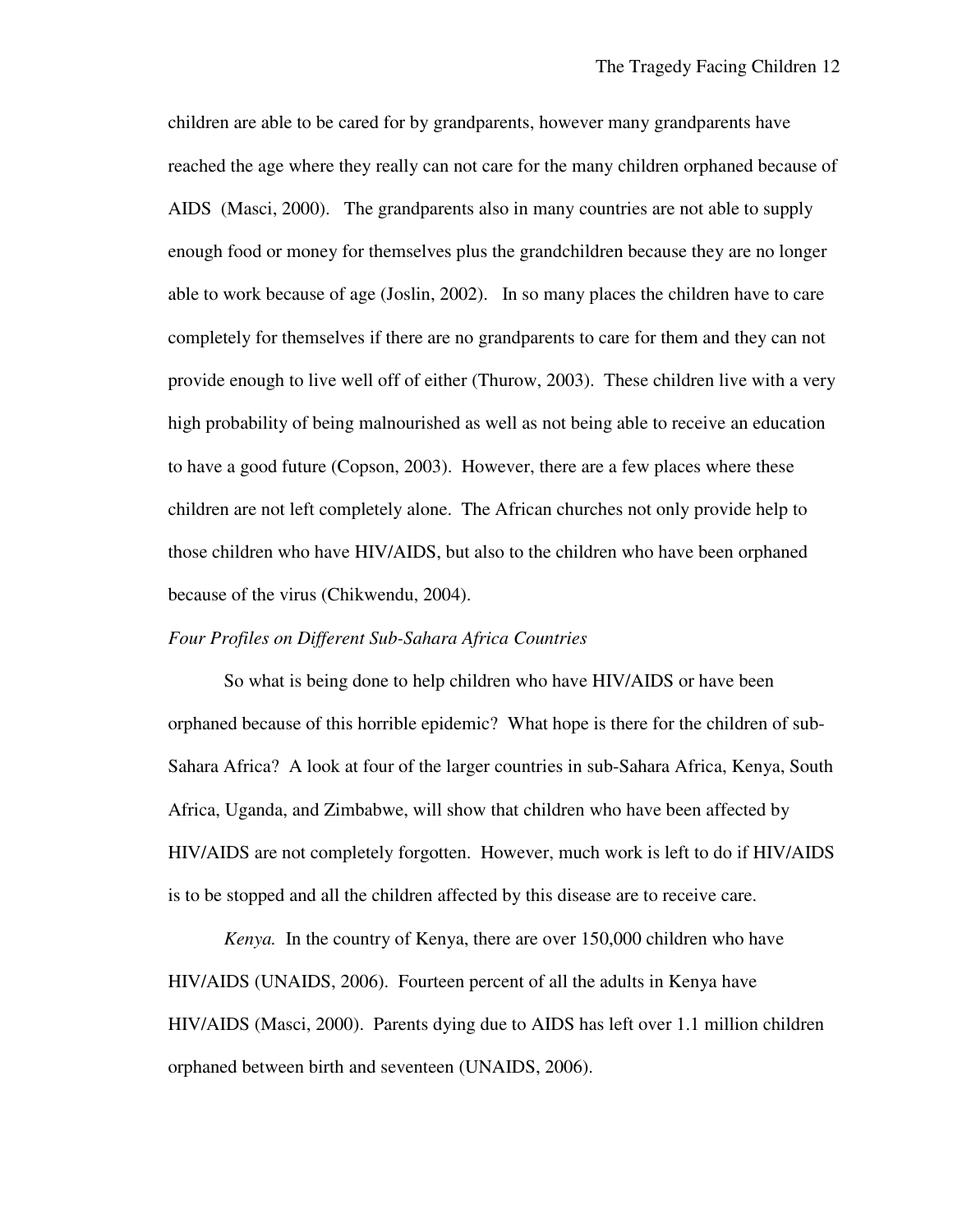One organization in Kenya that is trying to fight HIV/AIDS is Tenwek hospital. Tenwek is a mission hospital located in western Kenya and it serves people in a thirtytwo kilometer radius. This hospital has two programs to assist the people in the area in the fight against HIV/AIDS. The first program is a community health program. As a part of this program, hospital staff work out in the community instructing students, teachers, and youth leaders about HIV/AIDS and abstinence as the best way to prevent getting HIV. The community health program also provides voluntary counseling for people with HIV/AIDS as well as testing centers. The program works to inhibit the spread of HIV from pregnant mothers to their infants. Finally, the community health program prepares local churches to become involved as well in fighting against HIV/AIDS (*Tenwek Hospital*).

 The second program that Tenwek hospital provides in the fight against HIV/AIDS is located directly in the hospital and is part of a larger government health program. This program treats both adults and children who already have HIV/AIDS. The program requires an initial hospital visit and then two follow-up visits before any medication is prescribed. The follow-up visits must be kept on the exact day that they are scheduled. The main reason for the follow-up visits is to make sure that the person will be able to obtain reliable transportation and make it to the hospital on future appointments to get medications. These precautions are important because resistance to antiretroviral medications can develop quickly if there are missed doses. The government requires that a price be paid for the medications and care received for HIV/AIDS. The people who are a part of this HIV/AIDS program at Tenwek have to pay one hundred shillings per month. This covers all of the medications that they need, laboratory work that is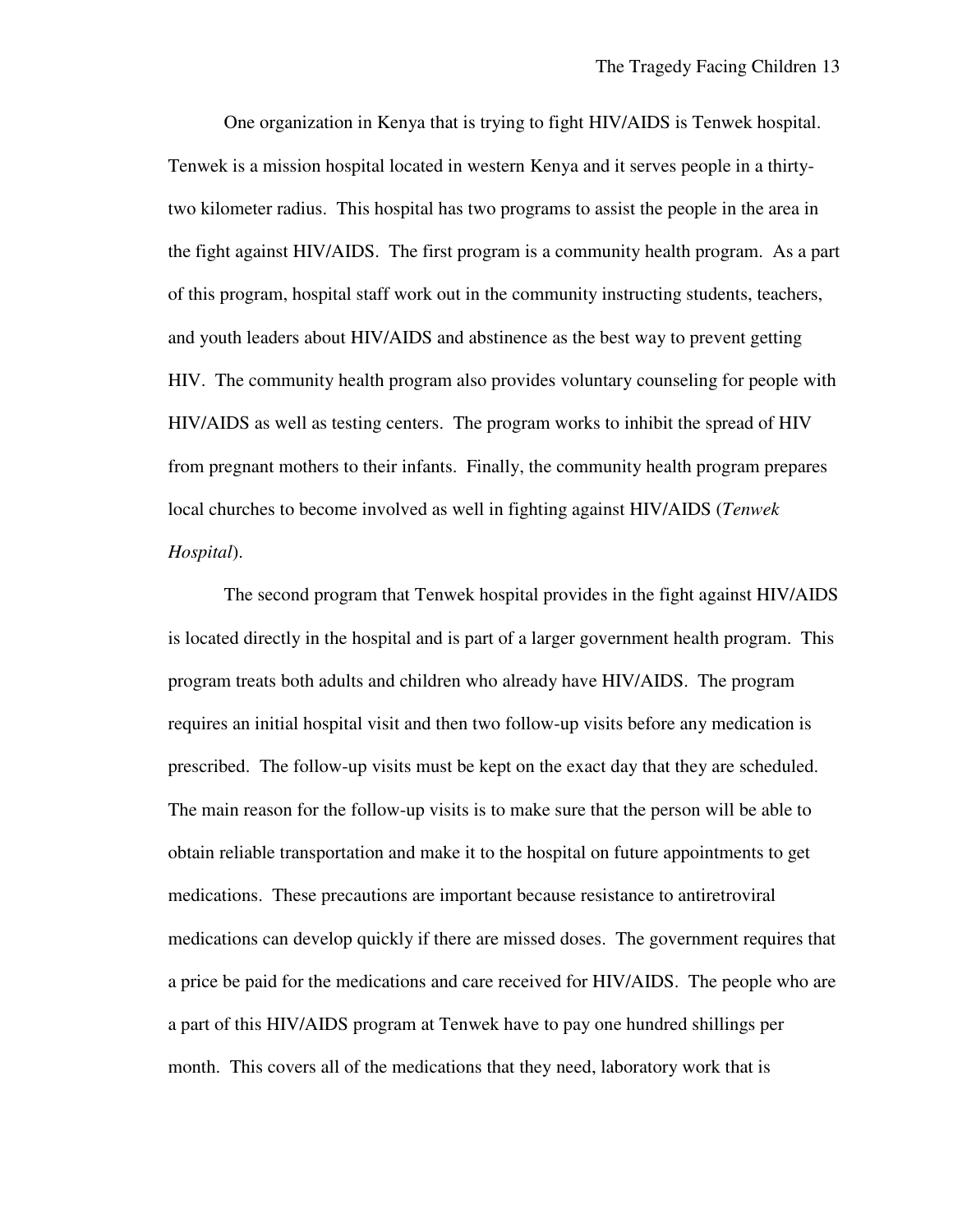necessary, and doctor visits. One hundred shillings is about a day's wages in Kenya and correlates to less than \$2 US.

 While these programs are good, there is current trouble in Kenya that has the potential to set back health care in Kenya. After the December 2007 election, there has been fighting between several of the tribes. Road blocks have been set up preventing people and supplies from reaching the places where they need to go. Several hundred people have been killed as a result of the fighting so far. There is great potential of more deaths related to HIV/AIDS and not fighting because of this conflict. A possibility of relapse for people on antiretroviral medications exists because people are not able to travel safely and obtain refills on their medications. This would send the death rate due to HIV/AIDS up because the HIV status of people that had been well controlled and slowing the progression of the disease would no longer be affective. Adults and children with HIV/AIDS would die faster without the medication. More children would be left as orphans because of HIV/AIDS.

 Another problem that could be caused by the inability to travel and obtain refills in medications the development of resistance to the medications by the virus. This can cause a couple of problems. First of all, the person who develops resistance to a medication will no longer be able to take that medicine and it be affective for them. They will have to find a new medication that their virus is not resistant to, and there may not be one. Their disease will then progress and they will die sooner from AIDS than they probably would have with the medicine. Before that person dies, there would be a potential risk of them passing on the resistant strain of the virus to others, causing more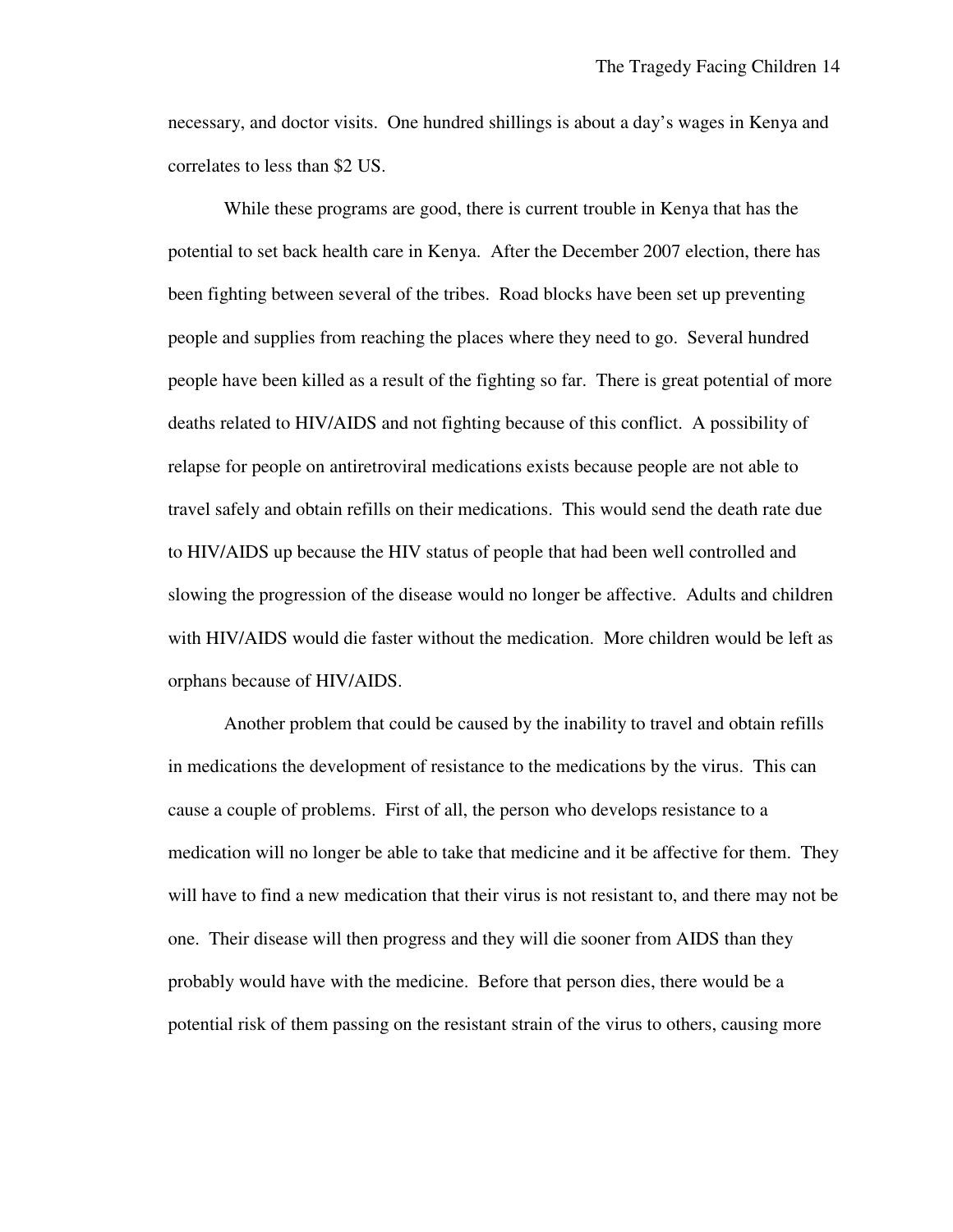and more people to be infected with a virus that does not respond to certain medications which will eventually raise the number of deaths due to AIDS even higher.

 There are several other programs and organizations that are fighting against HIV/AIDS in Kenya. One is called Pepo La Tumaini Jangwani, which translates as Wind of Hope in the Desert. It is a program that is community centered in preventing HIV/AIDS and caring for those with the disease. This program offers support to children with HIV/AIDS by giving them education, medical care, and food as well as sending them to a local hospital if needed (O'Brien, 2005). A second program is in Nairobi, where there is an organization associated with an orphanage that works to assist the families that are trying to raise and nurture children who have HIV by supplying medical care as well as social assistance (Hamra, Ross, Karuri, Orrs, & D'Aggostino, 2005).

 Another program is a girl's sports program. The program is the Mathare Youth Sports Association. It is helped by UNICEF. This program teaches girls about HIV/AIDS and how to prevent it, as well as providing the girls with an avenue to be involved in service within their communities, preparing them to be leaders, the opportunity to play sports, and a time to do their homework and study for school. The Mathare Youth Sports Association also assists the girls in knowing how to deal with other harmful matters that they might face other than HIV/AIDS such as the misuse of drugs, rape, and prostitution (McBean, 2006).

 *South Africa.* In the country of South Africa, there are over 240,000 children under the age of fourteen who have HIV/AIDS and over 1.2 million children from birth to age seventeen have been orphaned because their parents have died from AIDS (UNAIDS, 2006). In comparing all of the countries in the world, South Africa has the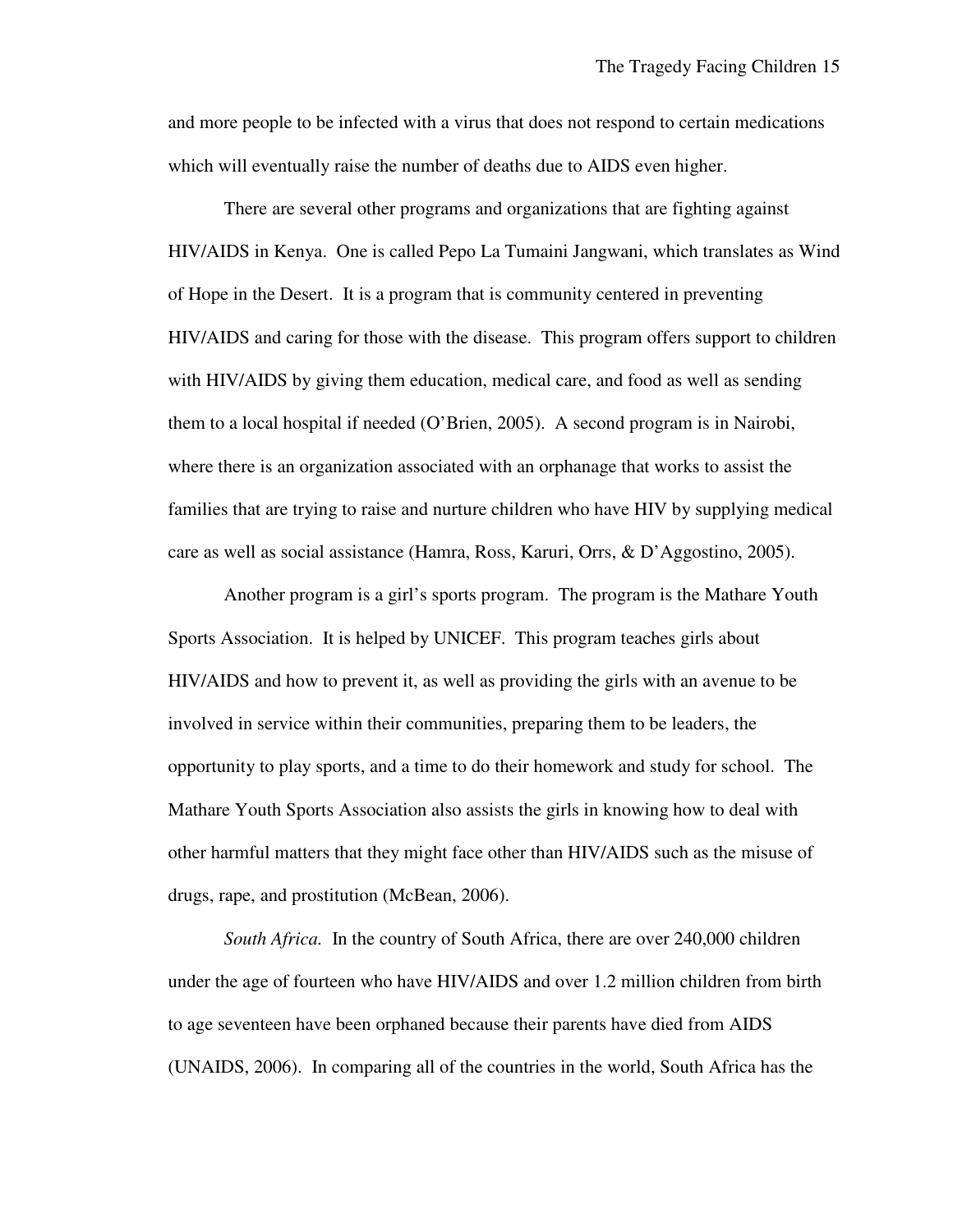second highest HIV/AIDS frequency (Crowe, 2007). The girls and young women in this country from the age of fifteen to the age of twenty-five have a chance that is five times greater of developing AIDS then boys and young men in the same age group (Crowe, 2006 April). It is this generation of people that are most likely to be having children and risking the spread of HIV to the children that they have, increasing greatly the children who are infected with this horrible disease. In fact, in those aged twenty to twenty-nine, 47% have HIV/AIDS and to them alone the number of children born who also are infected with the disease has tripled in the last fifteen years and many of those children die before they have reached the age of one year (Crowe, 2007). Forty percent of the deaths in children under five years old are because of HIV/AIDS (*Pediatric antiretroviral treatment*, 2007). It was estimated in 2006 that only about 20% of the children who should have had medication for HIV/AIDS were actually receiving the treatment that they needed (*South Africa*, 2006). There is a shortage of medical staff that is able to assess the children and give them the medications (Cross & Warriner, 2006). So even if medicines were available, the children might still not get them because of the lack doctors and nurses.

 The situation in South Africa appears to be bleak when considering the enormity of HIV/AIDS in that country. However, in the continent of Africa, South Africa is one of the most affluent countries (Crowe, 2007). This country is using its resources and has made many attempts at decreasing HIV/AIDS. The government of South Africa has great concern for its children and has therefore passed legislation that funds the fight against HIV/AIDS and various programs that care for children affected by the disease and protect their rights (Crowe, 2006 August). South Africa is working hard at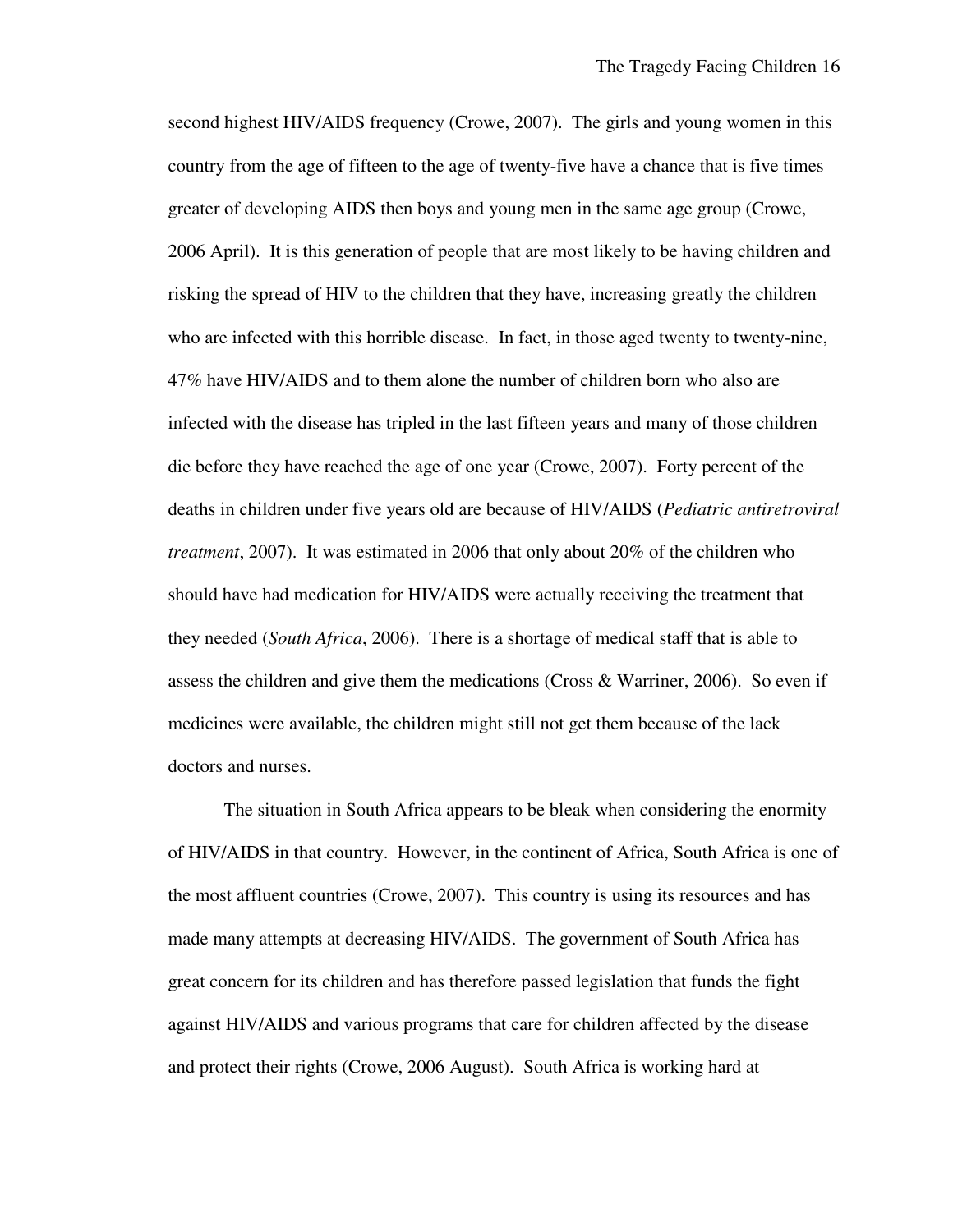prevention of HIV/AIDS. In 2006, the minister of health said, "Unfortunately, up until now too much of the focus has been on treatment and there has been a lack of focus on prevention […] in the absence of a cure, prevention has to be the mainstay in the struggle against AIDS" (Crowe, 2006 April). South Africa's prevention program incorporates three different key aspects that are used all over Africa. Those three things are abstinence before marriage, faithfulness in marriage, and the use of condoms (Crowe, 2006 April).

 In fighting against HIV/AIDS and helping the many children who are at risk of becoming orphans, South Africa works at providing treatment for parents in order to keep them alive longer to care for their children (*South Africa*, 2006). The government also tries to make health care available to children who have HIV/AIDS and provide them with the medications that they need in order to stay alive (*South Africa*, 2006). South Africa has also come up with a way to test infants earlier after birth, rather than the typical eighteen months after birth, to determine their HIV status and hopefully be able to provide treatment sooner (Crowe, 2006 August). This technique takes several drops of blood and applies them to paper and allows them to dry. The dried blood is able to be transported to a laboratory and tested for HIV rather easily. This process is simpler and faster because it does not need as much care in transporting to a lab and does not require a lengthy process in preparing the blood to be tested.

 A program in South Africa that works mainly with abandoned infants, some who may have been exposed to HIV/AIDS at birth. The program is called Door of Hope Children's Mission and is located in Johannesburg, South Africa. Door of Hope is an orphanage and it brings in the infants that are abandoned and gives them a good atmosphere in which to grow up. The program also works with different communities to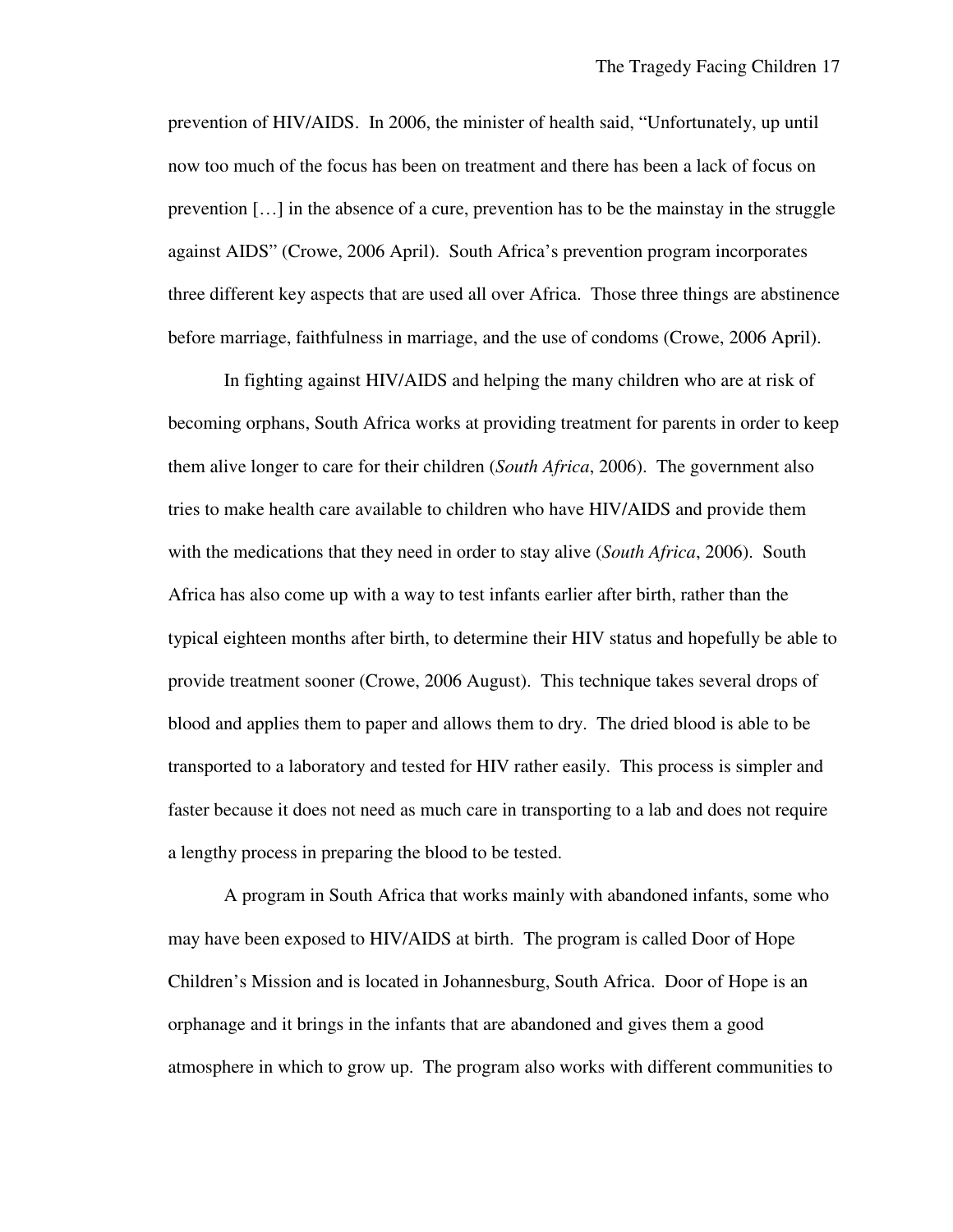make sure that children whose parents died of HIV/AIDS and are now being taken care of by grandmothers are cared for after her death (Taylor, 2002).

 There are people who are doing something about the HIV/AIDS crisis in South Africa who are not part of an organization. In Alexandra Township there is a group of grandmothers that have created a support group for themselves that they call Go-Go Grannies. They offer each other encouragement to each other while they raise their grandchildren. The group also offers counseling to children who are grieving the loss of their parents, as well as monetary help in building houses and planting gardens (Kawawe, 2006).

 *Uganda.* The country of Uganda has a total of 110,000 children who have HIV/AIDS (UNAIDS, 2006). According to UNICEF, forty children are newly infected in Uganda with HIV each day (Hyun, 2007). In 2005 the estimate number of children who die each year because of AIDS was 14,000, which corresponds to one child dying in the country of Uganda each hour (Uganda 2005). HIV/AIDS, as well as poverty and war, is leaving many children in the country of Uganda in an unprotected position. The Uganda National Household Survey defines vulnerable children as orphans, living in a household that is run by a child or an elderly person, not attending school, married, having a disability, non-orphaned but not living with their parents, or a child laborer (Hyun, 2007). According to this way of defining the vulnerability of children, 65% of children in Uganda fall into that category (Hyun, 2007). A total of over one million children have been orphaned due to AIDS (UNAIDS, 2006). This is about half of all the orphans in Uganda (Hyun, 2007).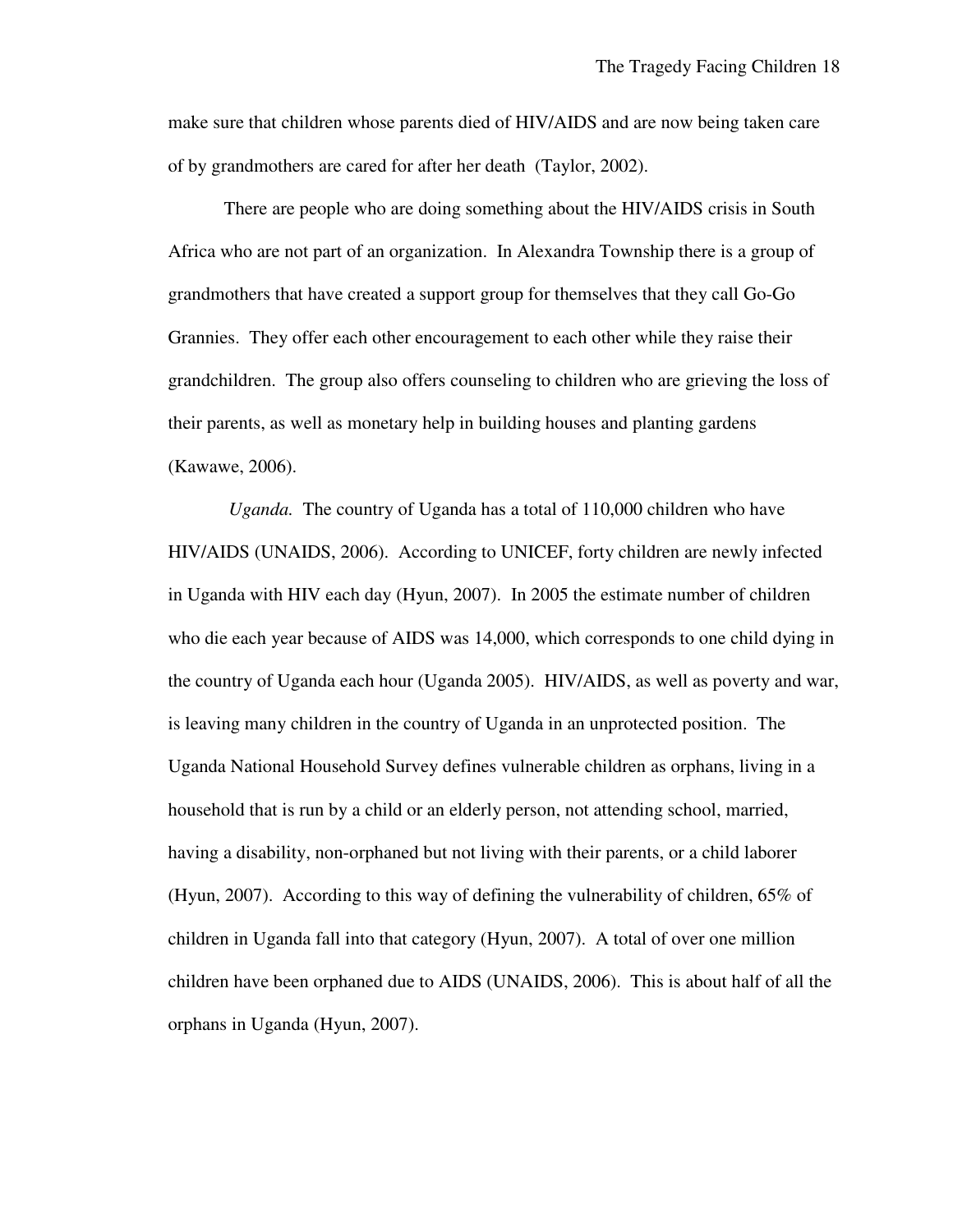The people of Uganda work in a few ways to try to end HIV/AIDS. The country begins by providing education to its children and young people about HIV/AIDS and how they can prevent themselves from getting the disease. Secondly, Uganda puts an effort into making testing for HIV available to its people and then offering medication and other therapy for those who have the disease. Finally, a goal of having at least 50% of children tested for HIV within the following five years has been set in Uganda (Hyun, 2007).

 As is true in other countries such as Kenya and South Africa, there are organizations in Uganda that provide support to children who have HIV/AIDS or have been orphaned because of the disease. For example, a non-government organization called Youth Social Work Association helps homes where the head of the house is an orphan by providing items such as clothing, household utensils, and tools for farming (Hyun, 2007). Another organization that helps orphans is called Uganda Woman's Effort to Save Orphans (Ugandan Children, 2006). This organization helps children who other wise would have no hope by giving money so that better houses can be built for orphan families to live in; they also have planted gardens so that the children would have food and have made arrangements with community members to make sure that the children are doing well on a frequent basis.

 Another program that helps children affected by HIV/AIDS in Uganda was started in 1998 by a British nurse and is called the Mildmay Centre. This place is located right outside the capital of Uganda, Kampala. It started out by providing outpatient assistance to children with HIV/AIDS as well as a training center to prepare people to care for those with HIV/AIDS. Right now, this place is only able to help around 3500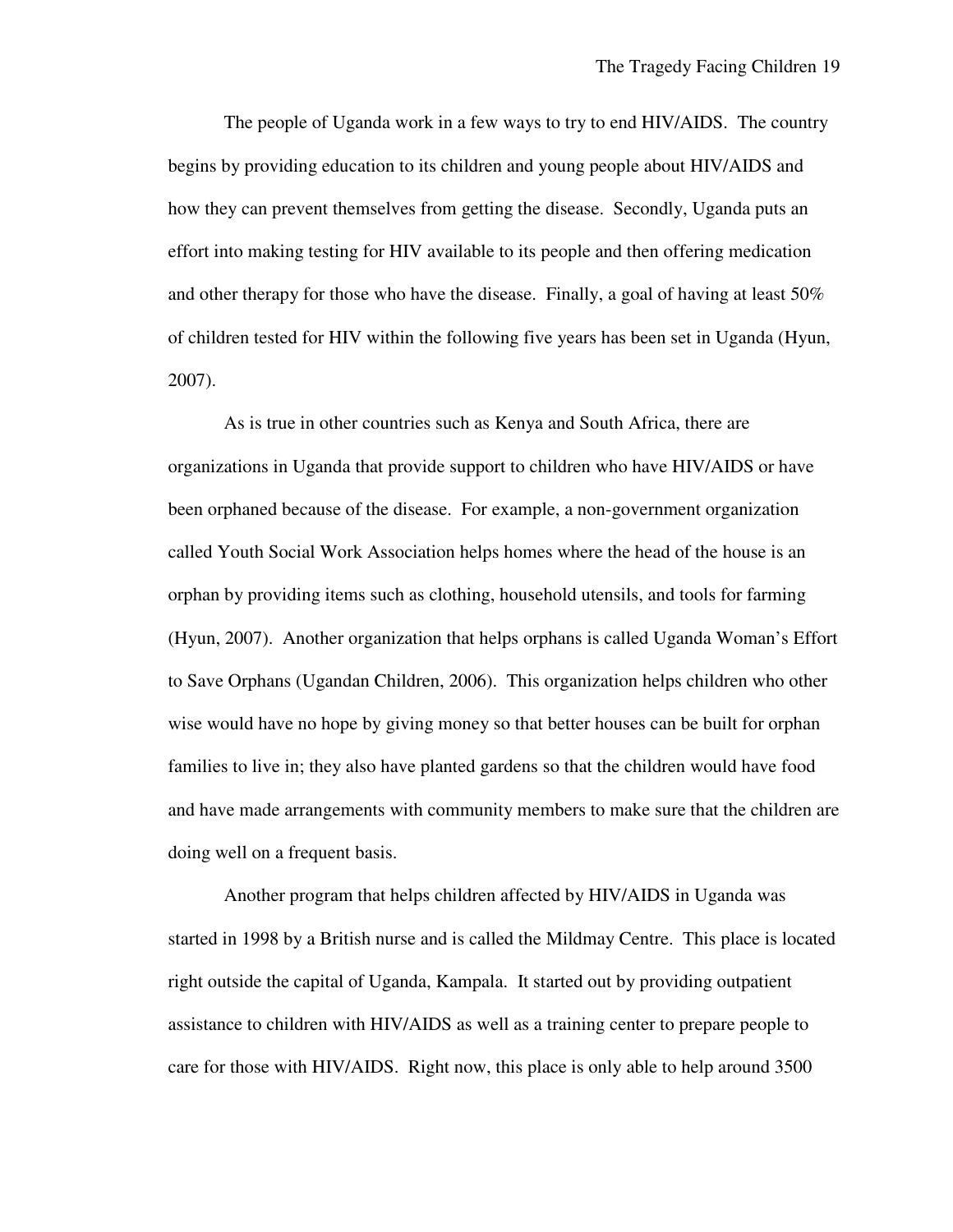children in the area of Kampala. Through this program, clinics are offered four days a week. Mildmay Centre grew to incorporate a fourteen bed hospital in order to care for some of those who are sicker with HIV/AIDS. A day care building is also now available for children under the age of eighteen. Mildmay Centre also offers training for jobs, education for children, and avenues for children to earn some money. It also offers counseling to those with HIV/AIDS, medications to treat HIV/AIDS, and recommendations for nutrition (Alderman, 2005 & Bikaako-Kajura, 2006).

*Zimbabwe.* There is some good news in Zimbabwe when it comes to HIV/AIDS. The occurrence of HIV/AIDS has decreased to 15.6% in the year 2007 amongst the people of Zimbabwe over the past several years. One of the fastest dropping rates is within pregnant women between the ages of fifteen and twenty-four; it was 20.8% in 2002 and went down to 13.1% in 2006. One reason for the drop in HIV/AIDS has been the education to young people about the disease and how to prevent HIV transmission. Another reason for the decrease has been some government programs that provide education and financial support. Unfortunately, some of the decline in the percentage of the population that has HIV/AIDS has been due to the deaths of those with the disease (*Zimbabwe's infection rate*, 2007).

 However, the country of Zimbabwe has a long way to go. Zimbabwe became an independent country in 1980. Since that time, the country has been plagued with droughts, a plummeting economy due to political chaos, guerrilla warfare, infringements of human rights, and little if any support form other countries (*Zimbabwe's forgotten children*, 2007). The economy of Zimbabwe has been called the "fastest shrinking economy outside a war zone" in the world (Elder, 2006 September). The average amount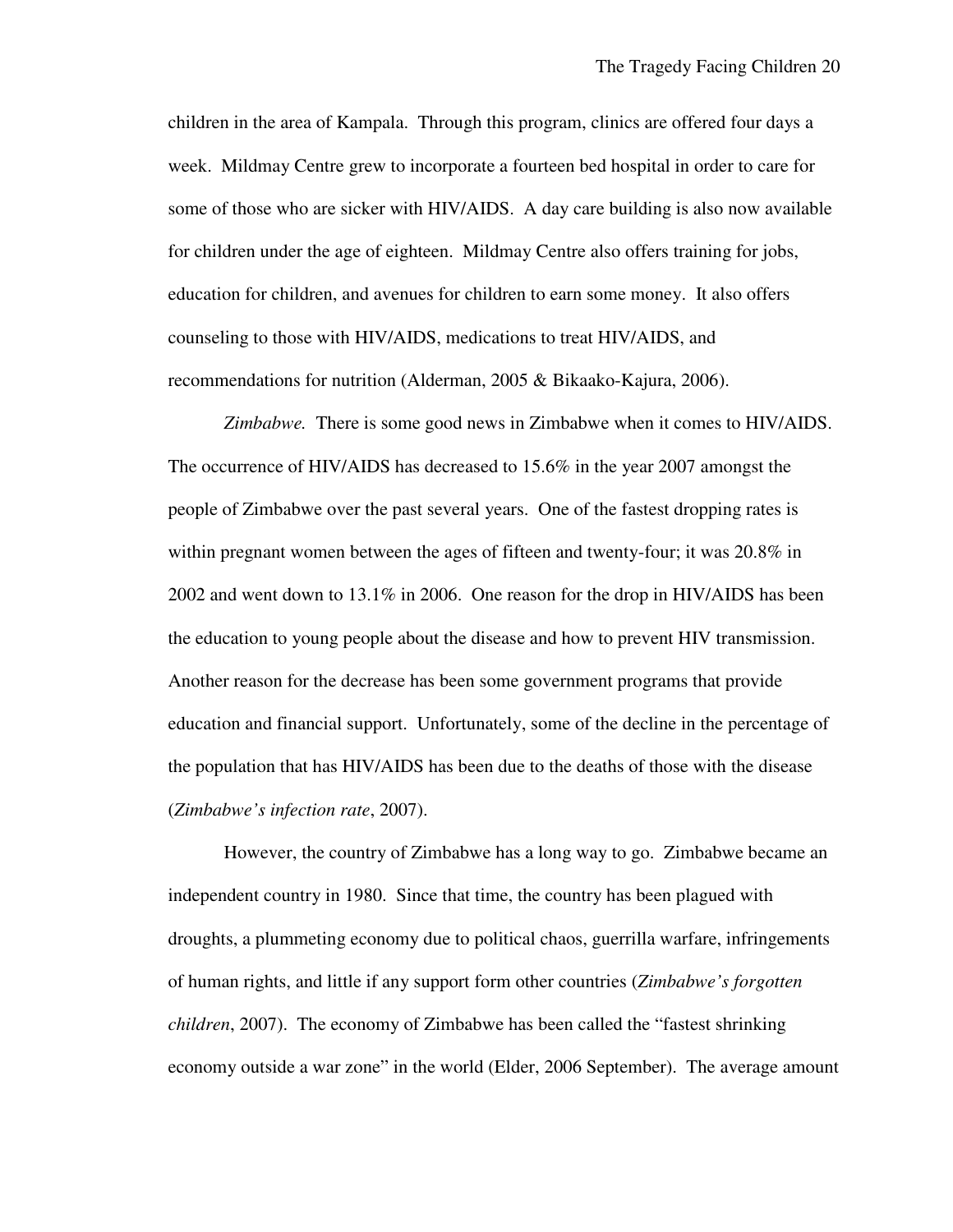of money that is donated per person per year who is infected with HIV in southern Africa, not including Zimbabwe, is \$74. In Zimbabwe that amount per person is only \$4 (Elder, 2005 March).

 In the year 2006, 25% of adults in Zimbabwe had HIV/AIDS (Elder, 2006 September). Also in 2006 on average three thousand people died in the country of Zimbabwe every week because of AIDS (Elder, 2006 September). Because of the high prevalence of the disease among adults and then demise of adults with AIDS, over 1.1 million children under the age of seventeen are now orphans because of HIV/AIDS (UNAIDS, 2006). Some reports have been as high as 1.6 million children orphaned because of AIDS in Zimbabwe (Elder, 2007). That comes to 20% of the children in Zimbabwe who are orphans because of HIV/AIDS alone (Elder, 2005 March).

 The country of Zimbabwe has a total of 160,000 children under the age of fourteen who have been infected with HIV (UNAIDS, 2006). In 2006 it was estimated that 100 infants newly became HIV infected each day (Elder, 2006 September). The increase in child mortality is the greatest in the world; from 1990 to 2005 the mortality rate for children under five rose 50% (*Zimbabwe's forgotten children*, 2007). In 2005 the number of children that died because of HIV/AIDS was so enormous that it would have come to a child dying every fifteen minutes (*Zimbabwe's forgotten children*, 2007). That was four times worse than the child mortality rate in Uganda the same year. With the child mortality rate being so immense the life expectation for a person in Zimbabwe has dropped greatly. In 1990 the normal life span of a person was sixty-one years; in 2005 it was thirty-three (Elder, 2005 March).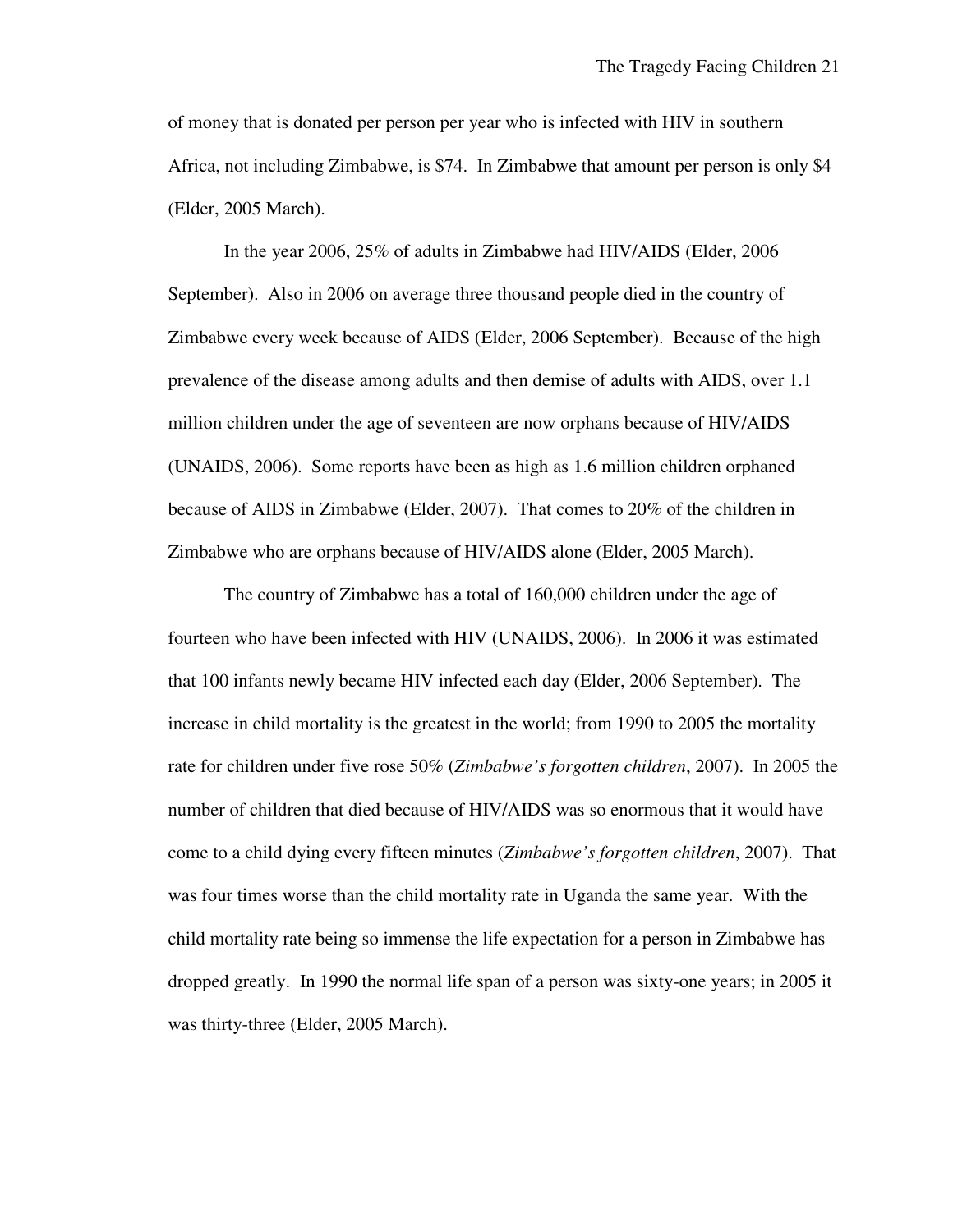The care of those who have HIV/AIDS in Zimbabwe is lacking greatly. Only a third of the people who need medication and other healthcare for HIV/AIDS are actually getting what they require (*Zimbabwe's infection rate*, 2007). Merely one out of every sixteen children who need medication because they are infected with HIV receives any medicine (Elder, 2007). The number of pregnant women with HIV/AIDS who do not receive medication is just as grim. Around 85,000 women who were HIV positive were not given medication when they were pregnant in 2006 (*Zimbabwe's infection rate*, 2007). Also, because the economy is so poor in Zimbabwe doctors have been leaving the country to find jobs elsewhere and nurses do not go to work because it costs them more to get to work than what they make. There is therefore a huge deficit in healthcare for everyone, including those who have HIV/AIDS.

 There are some things that the people of Zimbabwe are trying to do to combat HIV/AIDS. One program is in Mutare, Zimbabwe and is supported by UNICEF and Haarlem, Holland. It is a sports program called 'Kicking AIDS Out Through Sport'. Through this program, over fifty-five young people lead children and their peers in games and sports while instructing them about HIV/AIDS as well as how to prevent child abuse. The sports program goes into schools and provides the children with education that is fun for them. Children who knew very little about HIV/AIDS leave with an understanding about the disease and how to prevent it. One of the volunteers that helps lead the program says, "It's a three-in-one success. We build HIV awareness, confidence and health" (Elder, 2006 November; Singizi, 2007 November).

 Another program in Zimbabwe to help orphans specifically is a camp in southern Zimbabwe that is sponsored by Japan, the UN Human Security Fund, and UNICEF. This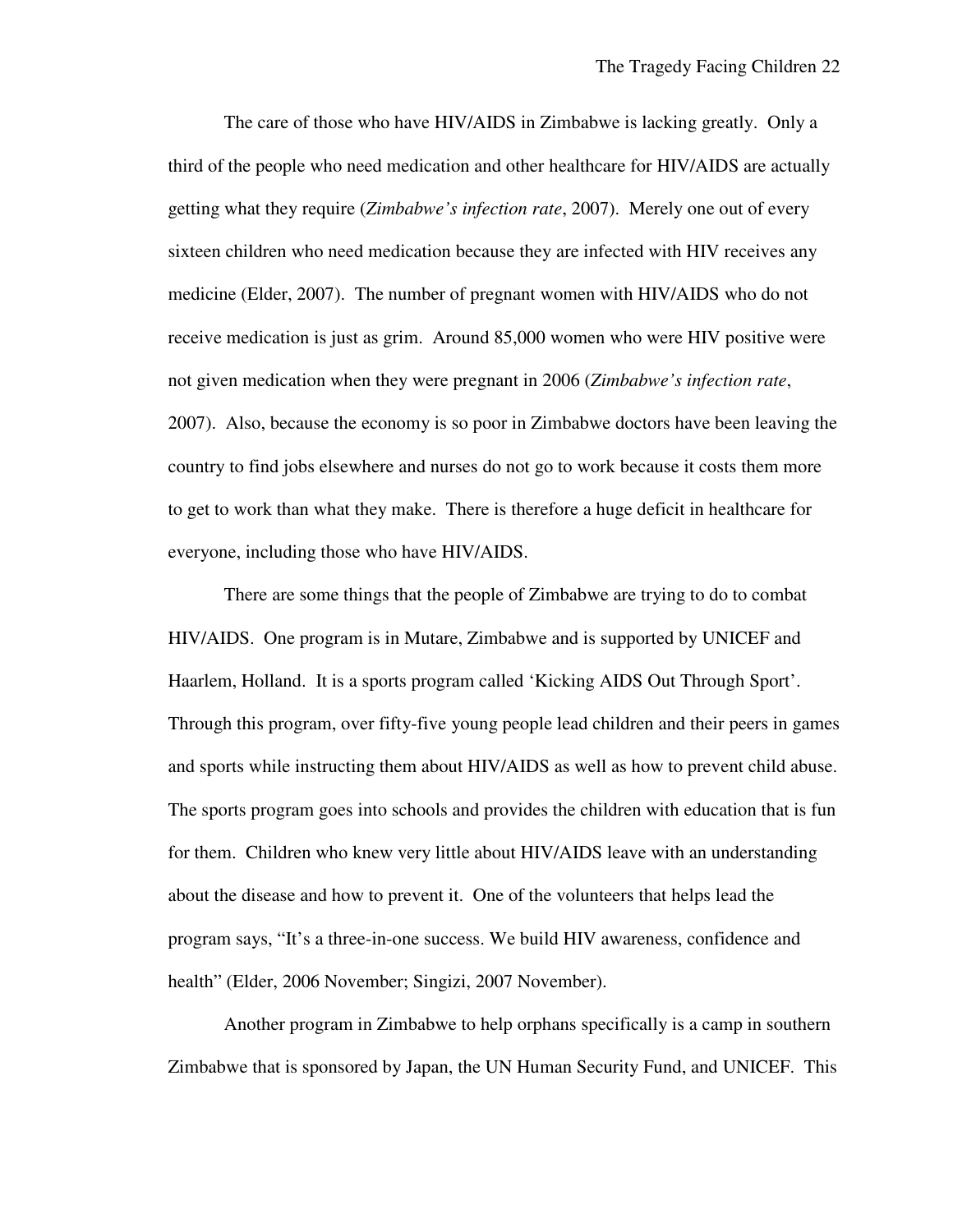camp takes in orphans from all over the country and educates the children about HIV/AIDS and personal growth. It also helps the children deal with their grief of loosing parents. Tools that the camp uses to accomplish these things include singing, theater, games, and dances. The camp's main goal is to give children hope despite their present circumstances. One orphan girl who was thirteen years old and taking care of two younger brothers said this after she was given a chance to go to the camp: "I want to help all three of us make something of our situation. This week has begun all that for me" (*Giving Hope*, 2005). Hope was given to this one thirteen year old girl, and similar stories can probably be told about other children who have been given a chance to experience this camp.

 Hospice, or home health care, for those who are dying has been used some in sub-Sahara Africa. When the AIDS crisis became so huge, like it is in Zimbabwe, that the programs already in existence could not handle it any more something new had to be done. One hospice program in Zimbabwe joined up with more organizations as well as volunteers from within the community. In that way, the hospice program was able to still work because the volunteers were able to do some of the things that the professionals had done leaving more time for them to do more specific tasks (Corless & Nicholas, 2003).

 Young people in Zimbabwe have been an integral part in spreading awareness about HIV/AIDS to the rest of the country. A group called Young People We Care goes around the community where its members are from and spreads the message about HIV/AIDS through dance and singing. They seek to cause a reduction in HIV/AIDS by altering the behavior of themselves and others in such ways as abstinence, having fewer partners, and the use of condoms. The group acknowledges that girls were engaging in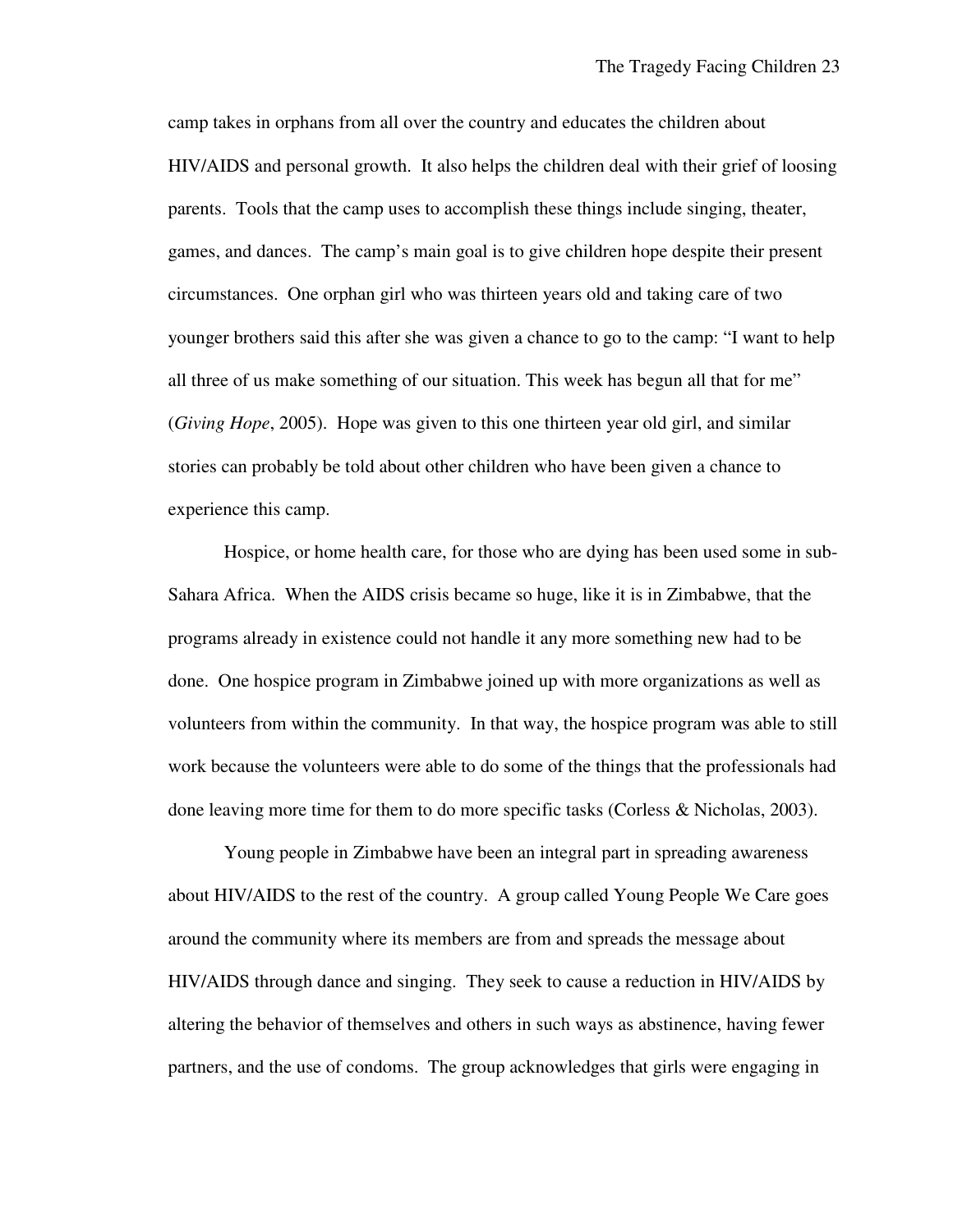sex as a way of income so that they could survive; since the group started performing a decrease in the number of girls doing so has been noted. This group does more than just informing their peers about HIV/AIDS and what to do to prevent it. They also are involved in community service by helping people who have been affected the most because of the disease (Singizi, 2007 December).

 With astounding numbers of orphans because of HIV/AIDS in Zimbabwe, the question needs to be asked, where are these children going? Many children who have been orphaned go to live with their grandmothers. These grandmothers can be in their seventies or eighties, well above the life expectancy for Zimbabwe and above the age that they should be needed as full-time caregivers for children (Elder, 2005 March, 2006 September, 2007). The houses that these grandmothers and grandchildren have to live in are often not in good condition and they are usually small (Elder, 2005 March, 2006 September). Often times the children are not all from the same parents; cousins all come to live under one roof with their grandmother because their parents had died from AIDS (Elder, 2005 March, 2007). Sometimes, the children have HIV/AIDS because they received it from their mothers when they were born and so the grandmothers have to take care of them as they die (Elder, 2005 March). Malnourishment is also a huge problem amongst orphans living in households headed by a grandmother (Elder, 2005 March). This can have an affect on the relationships that children have with their peers at school; children with little may be afraid to play with the children who have food because they will be looked down upon (Elder, 2005 October).

 UNICEF has set up assistance that helps grandmothers and the orphans that they have to take care of. Things that they offer include food programs to prevent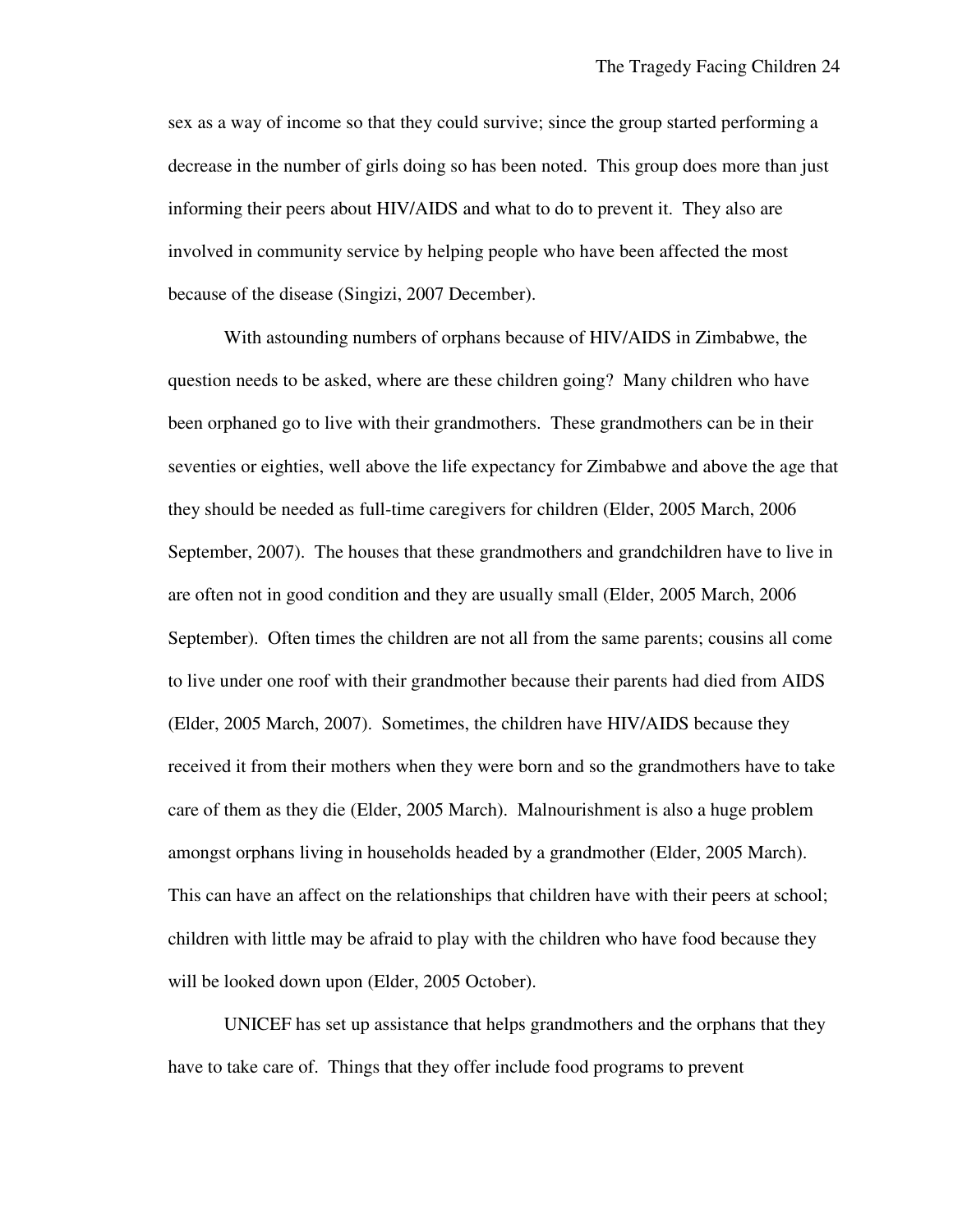malnutrition, healthcare, protection, and education (Elder, 2006 September, 2007). Another program that they support is a daycare for young children so that the older children can go to school and not worry about having to take care of younger siblings during the day (Elder, 2005 March). One grandmother who has five grandchildren from ages three to sixteen, living with her is now receiving assistance from UNICEF and her grandchildren are able to go to school again. She says that when her grandchildren do well in school that it all gives meaning to the work that she has to do at her age (Elder, 2006 September).

## *Conclusion*

 HIV/AIDS is a horrible disease that has spread across the world in the past 30 years. HIV attacks a person's immune cells and duplicates itself inside those cells. HIV can lay dormant in a person for years before they know that they are infected. When HIV has built up to a high enough level where a person's immune system is severely compromised, they are said to have AIDS. With the highly compromised immune system, opportunistic infections occur and are often the cause of death for a person who has AIDS. Children unfortunately have not been immune to the horrible effects of HIV/AIDS. Many children have become infected from their mothers through pregnancy, birth, or breastfeeding. Children have also been infected through sexual abuse. Some children who are born with HIV have a very rapid succession of HIV to AIDS and can die before they are even a few years old. Other children who become infected at birth do not start to show symptoms until they are primary school age. It can be very difficult to diagnose infants with HIV early which causes delays in obtaining treatment. With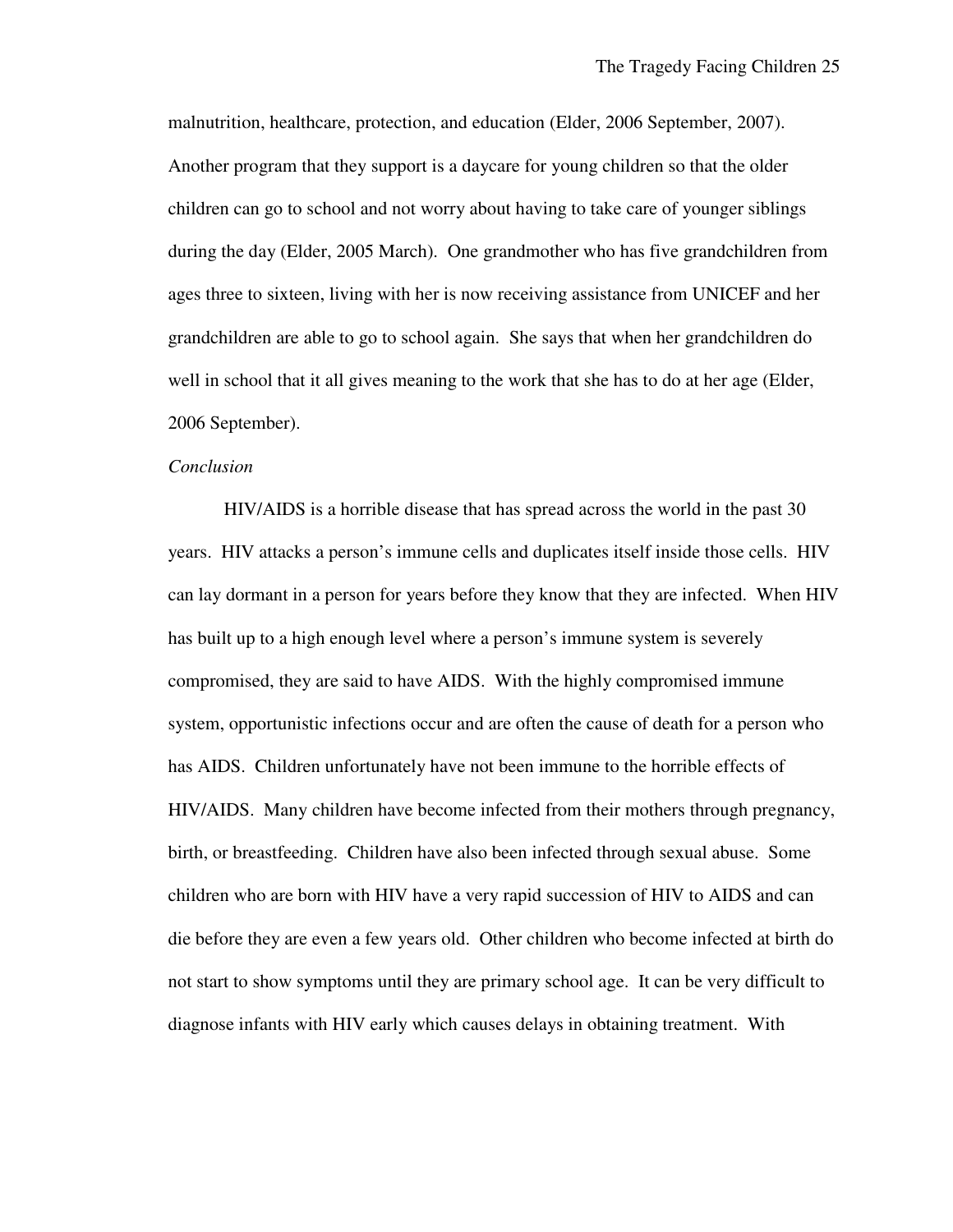children who have HIV/AIDS, good nutrition is very valuable because it can give their bodies strength to fight from day to day.

 While there are children all around the world who face HIV infection, children in sub-Saharan Africa by far have had to carry the heaviest weight of this disease. Hundreds of thousands of children in that part of the world have become infected, many through birth. Unfortunately, in that part of the world people do not often have the resources to get proper medical care and medications for those who have HIV/AIDS. It is not only the children who have HIV/AIDS that suffer. The age group that has the highest percentage of HIV/AIDS victims is also the age group that is having children. When those parents die, they leave behind what are now millions of orphans. The need for help for children in sub-Sahara Africa is so immense. Fortunately, there is a ray of hope for some children who are suffering due to organizations and programs that have been started specifically for those children.

 The countries Kenya, South Africa, Uganda, and Zimbabwe each have over a million orphans as a result of AIDS and thousands of children who have HIV/AIDS. These four countries have put up a fight against HIV/AIDS. In these countries there are hospitals, clinics, and hospice centers to take care of those who have HIV/AIDS. There are also programs to instruct people about HIV/AIDS and how to prevent it from spreading. Finally, each country has programs to take care of orphans whose parent's died of AIDS. While progress is being made in the fight against HIV/AIDS, the need is still great. The question that now remains, who else will help those who desperately require help?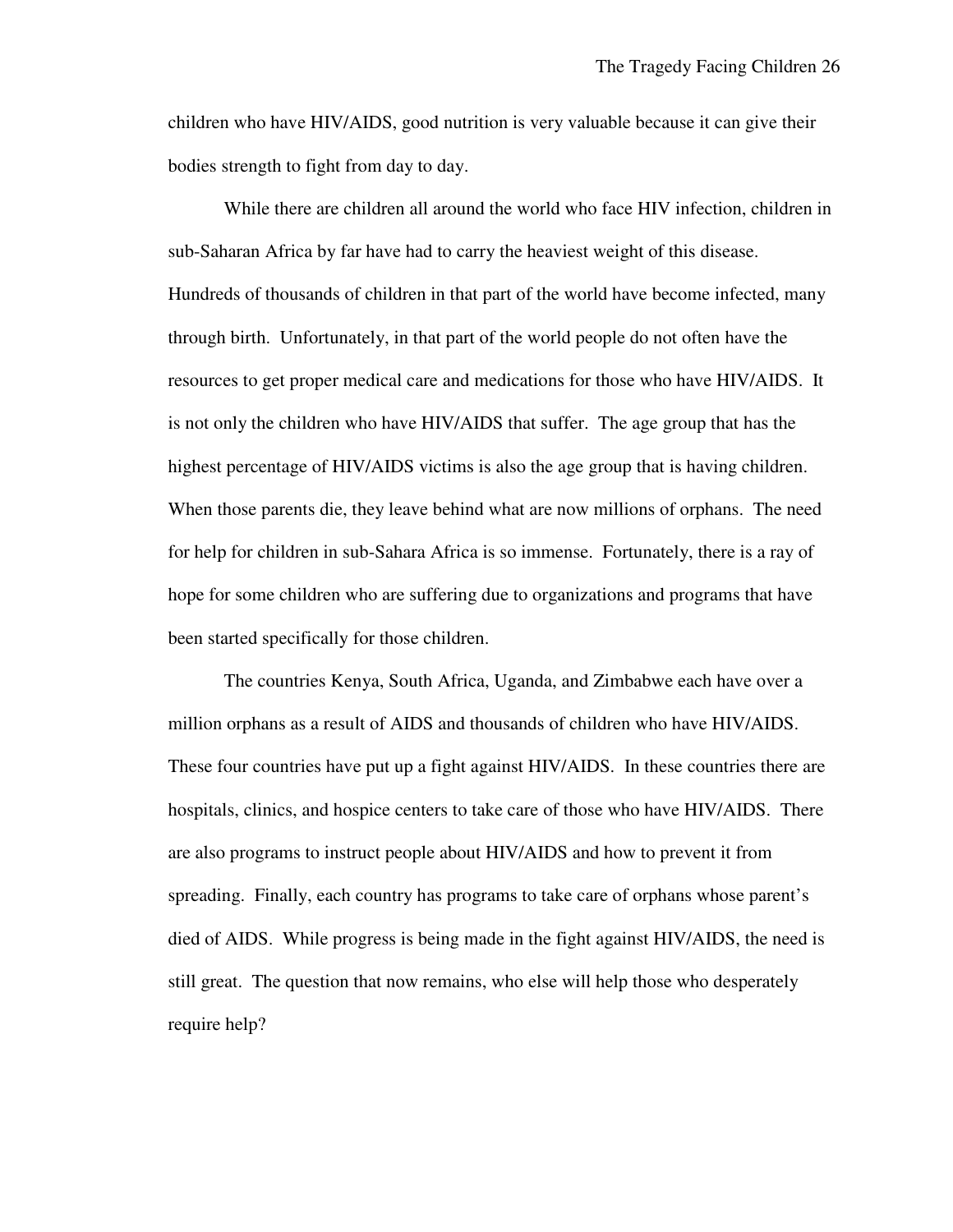#### References

- AIDS/HIV. (2006). *National Institute of Child Health & Human Development*. Retrieved February 22, 2007, from http://www.nichd.nih.gov/health/topics/aids\_hiv.cfm
- Alderman, C. (2005, June 22). At grandma's home: Pioneered by Ruth Sims, the Mildmay Centre in Uganda is a beacon of hope for adults and children with HIV/AIDS. [Electronic version]. *Nursing Standard, 19*(41), 24-27.
- Backgrounder- HIV infection in infants and children. (2000, February). National Institute of Allergy and Infectious Diseases. Retrieved February 28, 2007, from http://www3.niaid.nih.gov/news/newsreleases/2000/drug\_regimen\_backgrounder. htm
- Bettelheim, A. (1998, December 4). AIDS update. *CQ Researcher*, *8*, 1049-1072. Retrieved February 21, 2007, from CQ Researcher Online, http://library.cqpress.com/cqresearcher/cqresrre1998120400.
- Bikaako-Kajura, W., Luyirika, E., Purcell, D., Downing, J., Kaharuza, F., Mermin, J., et al. (2006, July). Disclosure of HIV Status and Adherence to Daily Drug Regimens Among HIV-infected Children in Uganda. [Electrronic version]. *AIDS and Behavior. 10*(1), 85-94
- Chikwendu, E. (2004) Faith-based organizations in anti-HIV/AIDS work among African youth and women. [Electronic version]. Dialectical Anthropology. 28(3/4), 307-27.
- Cooper, M. H. (1995). Combating AIDS. *CQ Researcher*, *5, 345-368.* Retrieved February 21, 2007 from CQ Researcher Online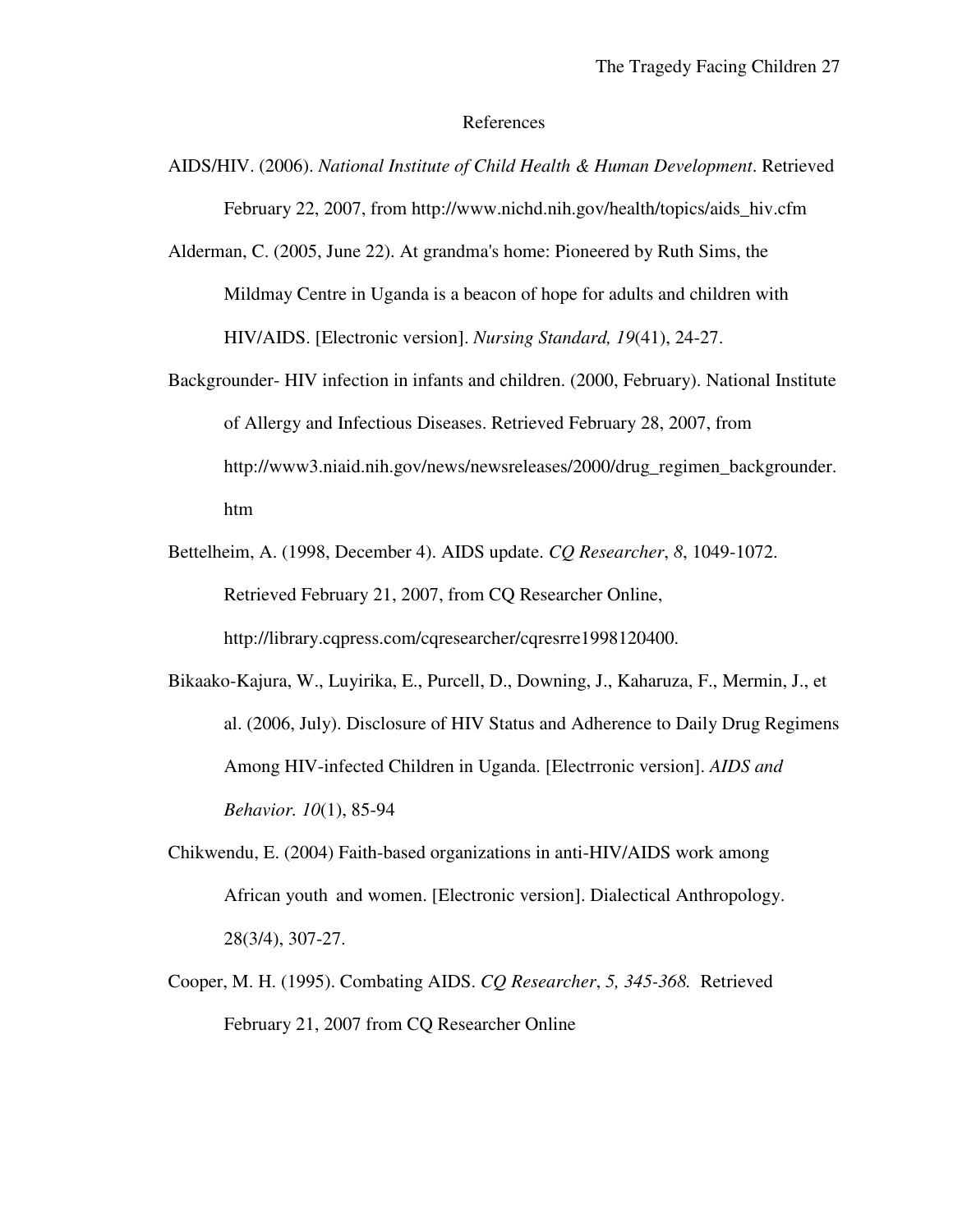- Copson, R. W. (2003). AIDS in Africa. *The Library of Congress*. Retrieved April 30, 2007, from http://img.thebody.com/whatis/pdfs/aids\_africa.pdf
- Corless, B. I., & Nicholas, P. K. (2003) Hospice around the world. In *Macmillan Encyclopedia of Death and Dying*. (pp. 434-437) New York: Macmillan Reference. Retrieved February 21, 2007, from Gale Virtual Reference Library.
- Cross, R. & Warriner, J. (2006, July 19). Caring for the children. [Electronic version]. *Nursing Standard, 20*(45), 23-26.
- Crowe, S. (2006, April 12). New initiative aims to accelerate HIV prevention throughout Africa. *UNICEF*. Retrieved January 21, 2008 from http://www.unicef.org/infobycountry/southafrica\_33360.html
- Crowe, S. (2006, August 9). New HIV testing method allows early diagnosis for infants in South Africa. *UNICEF*. Retrieved January 21, 2008 from http://www.unicef.org/infobycountry/southafrica\_35266.html
- Crow, S. (2007, June 8). At South Africa's third national AIDS conference, all eyes on rising child mortality. *UNICEF*. Retrieved January 21, 2008 from http://www.unicef.org/infobycountry/southafrica\_39952.html
- Elder, J. (2005, March 24). HIV/AIDS: A deadly crisis each day in Zimbabwe. *UNICEF*. Retrieved January 21, 2008 from http://www.unicef.org/infobycountry/zimbabwe\_25834.html

Elder, J. (2005, October 25). Zimbabwe launches Unite for Children Unite Against AIDS campaign. *UNICEF*. Retrieved January 21, 2008 from http://www.unicef.org/infobycountry/zimbabwe\_29432.html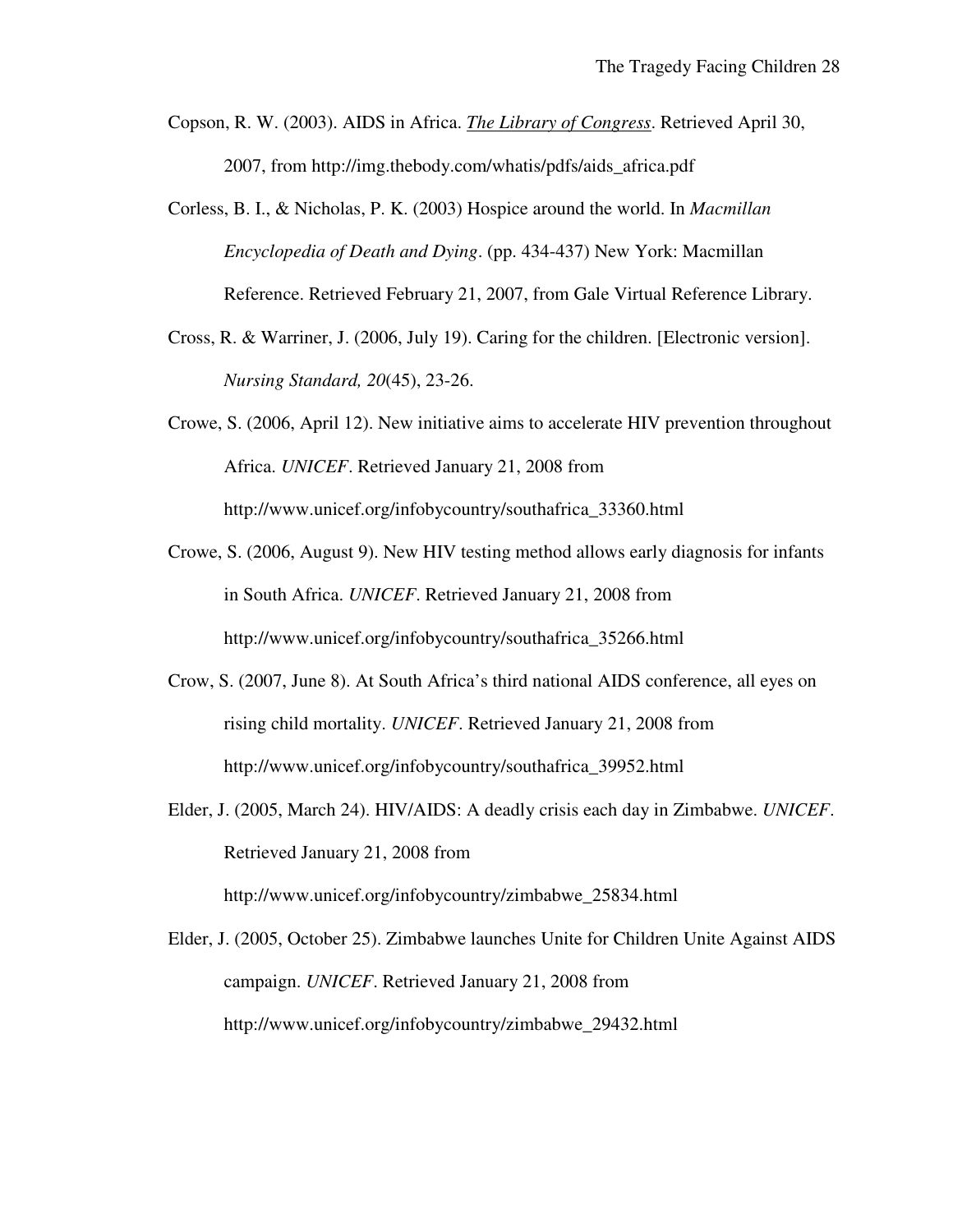Elder, J. (2006, September 26). AIDS crisis strains family life in Zimbabwe. *UNICEF*. Retrieved January 21, 2008 from

http://www.unicef.org/infobycountry/zimbabwe\_36003.html

- Elder, J. (2006, November 9). Sports programme helps children fight AIDS and abuse in Zimbabwe. *UNICEF*. Retrieved January 21, 2008 from http://www.unicef.org/infobycountry/zimbabwe\_36529.html
- Elder, J. (2007, July 20). UNICEF expands its outreach to children affected by HIV in Zimbabwe. *UNICEF*. Retrieved January 21, 2008. http://www.unicef.org/infobycountry/zimbabwe\_40374.html
- Espanol, T., Caragol, I., Soler, P., & Hernandez, M. (2004). Pediatric HIV infection. [Electronic Version] *Iran J Allergy Asthma Immunol, 3*(4), *159-163*. Retrieved February 21, 2007.
- Examining the rollout of pediatric antiretroviral treatment in South Africa. (2007, May) [Electronic version]. *Population Briefs, 13*(1).
- Foster, G., Levine, C., & Williamson, J. (2006). *A generation at risk: The global impact of HIV/AIDS on orphans and vulnerable children*. New York: Cambridge University Press.
- Giving hope to children orphaned by AIDS. (2005, February 16). UNICEF. Retrieved January 21, 2008 from

http://www.unicef.org/infobycountry/zimbabwe\_25180.html

Hamra, M., Ross, M. W., Karuri, K., Orrs, M., & D'Aggostino, A. (2005, October). The relationship between expressed HIV/AIDS-related stigma and beliefs and knowledge about care and support of people living with AIDS in families caring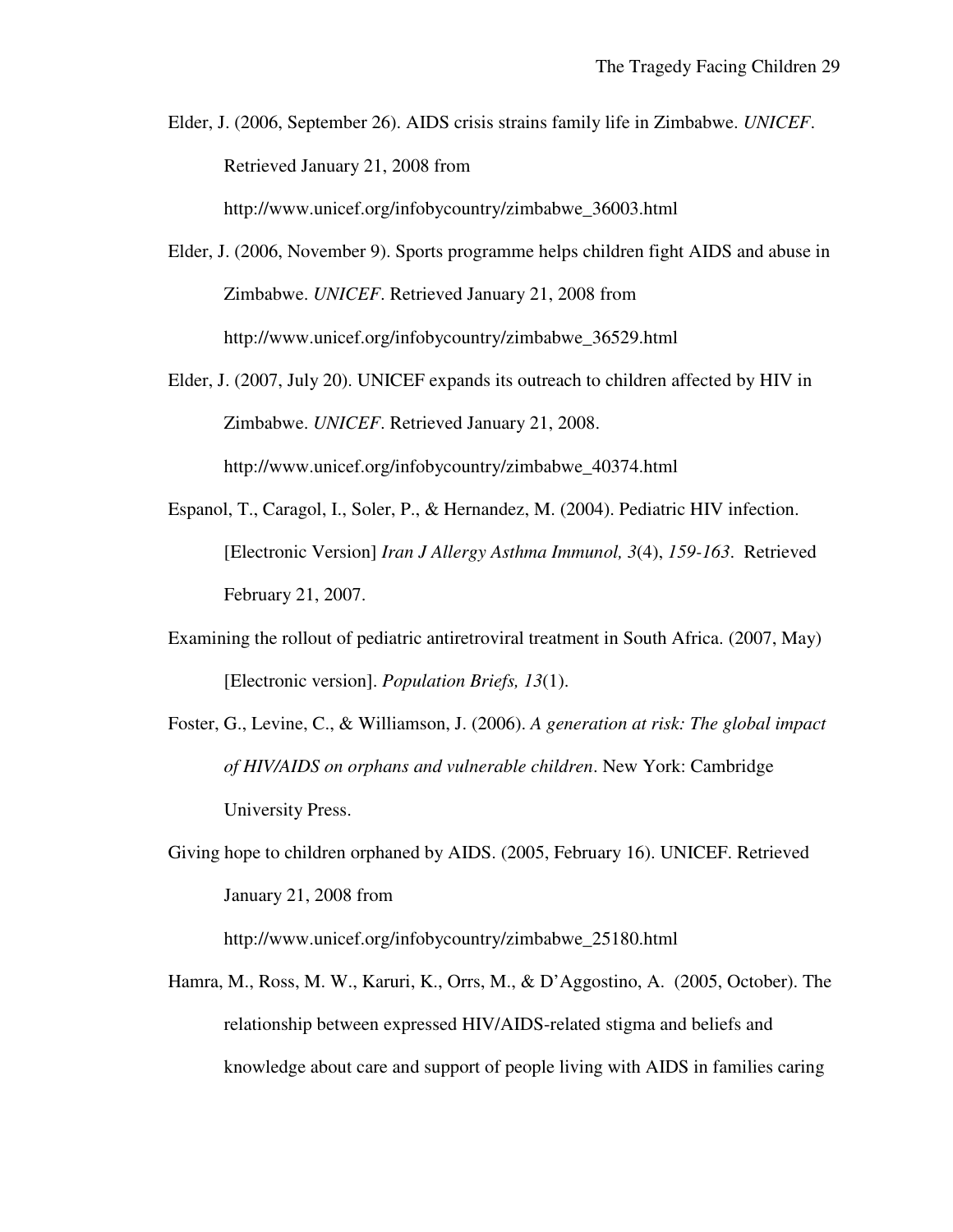for HIV-infected children in Kenya. [Electronic version]. *AIDS Care*, *17*(7), 911- 922.

Hyun, C. (2007, June 21). Childhood lost: Assistance for children orphaned by AIDS in Uganda. *UNICEF*. Retrieved January 21, 2008 from http://www.unicef.org/infobycountry/uganda\_40064.html

- Joint United Nations Programme on HIV/AIDS (UNAIDS). (2006). 2006 report on the global AIDS epidemic: Executive summary. Retrieved January 20, 2008 from http://www.unaids.org/en/KnowledgeCentre/HIVData/GlobalReport/Default.asp
- Joslin, D. (2002). *Invisible Caregivers: Older Adults Raising Children in the Wake of HIV/AIDS*. New York: Columbia University Press.
- Kawawe, S. M. (2006, November). Reclaiming civil society and the plight of AIDS orphaned children and elderly women caregivers in sub-Saharan Africa: a global human rights dilemma for international social workers. [Electronic version]. *Women in Welfare Education. 8,* 64-77.
- Kim, O. (2004, June- August). AIDS orphans: When you die, how should I do this?. [Electronic version]. *UN Chronicle, 41*(2), 9.
- Lewis, S. M., Heitkemper, M. M., & Dirksen, S. R. (2004) *Medical-surgical nursing: Assessment and management of clinical problems.* (6<sup>th</sup> ed.). St. Louis: Mosby.

Masci, D. (2000, October 13). Global AIDS crisis. *CQ Researcher*, *10*, 809-832. Retrieved February 21, 2007, from CQ Researcher Online, http://library.cqpress.com/cqresearcher/cqresrre2000101300.

Mawela, M. P. B. (2007, April). Management of HIV-infected children. [Electronic version]. *CME: Your SA Journal of CPD, 25*(4), 128-131.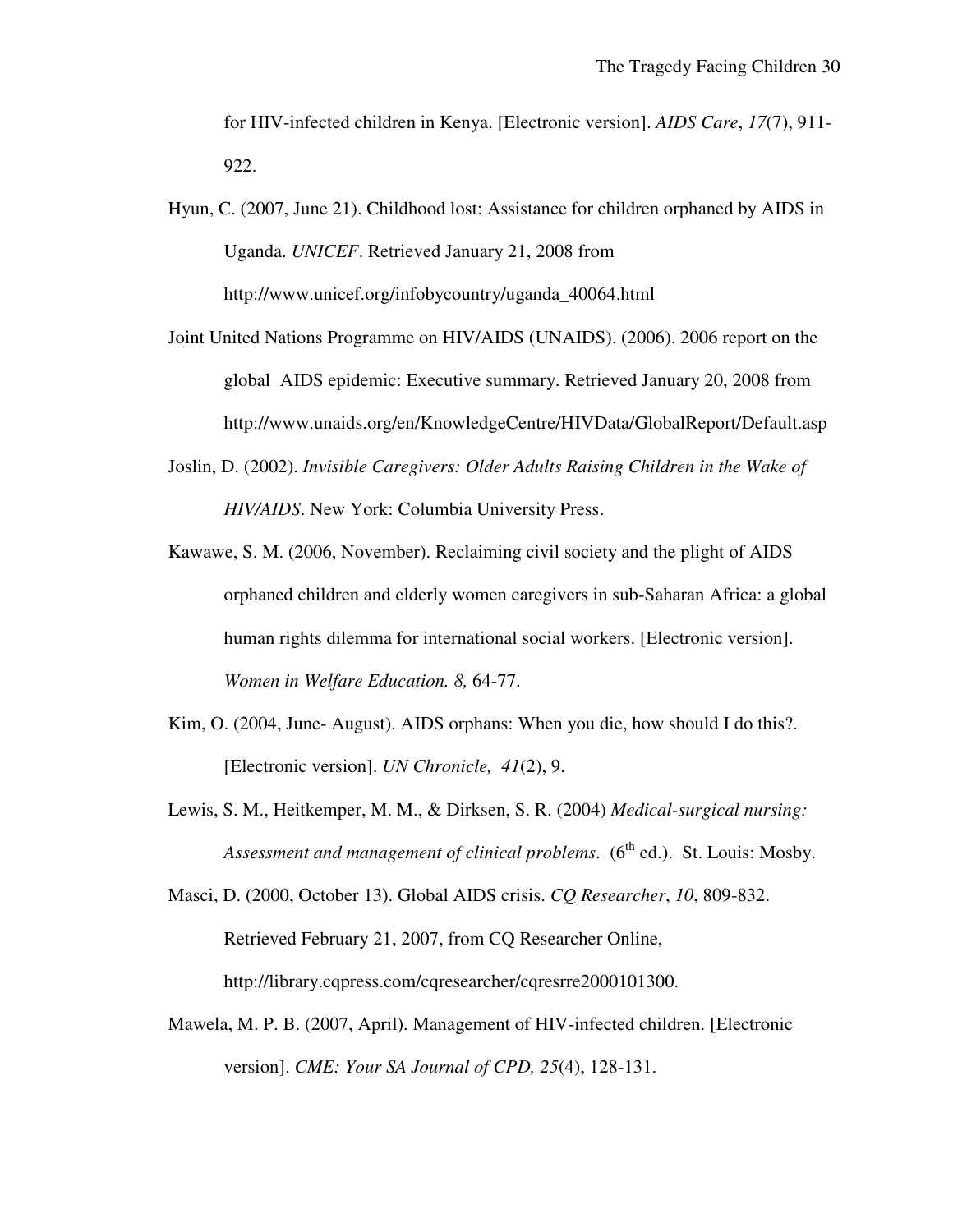McBean, A. (2006, May 12). Girl's football programme scores hit against HIV in Kenya. *UNICEF*. Retrieved January 21, 2008 from

http://www.unicef.org/infobycountry/kenya\_33938.html

- O'Brien, J. (2005, November 9). Community group helps Kenyan orphans affected by HIV/AIDS. *UNICEF*. Retrieved January 21, 2008 from http://www.unicef.org/infobycountry/kenya\_29777.html
- Perez, F., Mukotekwa, T., Miller, A., Orne-Gliemann, J., Glenshaw, M., Chitsike, I., et al. (2004). Implementing a rural programme of prevention of mother-to-child transmission of HIV in Zimbabwe: first 18 months of experience. [Electronic version]. *Tropical Medicine & International Health, 9* (7), 774–783.
- Reddi, A., Leeper, S. C., Grobler, A. C., Geddes, R., France, K. H., Dorse, G. L., et al. (2007, March 17). Preliminary outcomes of a paediatric highly active antiretroviral therapy cohort from KwaZulu-Natal, South Africa. [Electronic version]. *BMC Pediatrics, 7*(13), 13.
- Rita, T. (2007, May). Psychiatric aspects of HIV/AIDS in adolescents: HIV infection will increasingly be seen in adolescents as more infected children receive treatment. [Electronic version] *CME: Your SA Journal of CPD, 25*(5), 228-230.
- Schoub, B. D. (1999). *AIDS & HIV in perspective: A guide to understanding the virus and its consequences*. New York: Cambridge University Press.
- Singizi, T. (2007, November 6). Multiple community programmes simultaneously fight HIV/AIDS in Zimbabwe. *UNICEF*. Retrieved January 21, 2008 from http://www.unicef.org/infobycountry/zimbabwe\_41695.html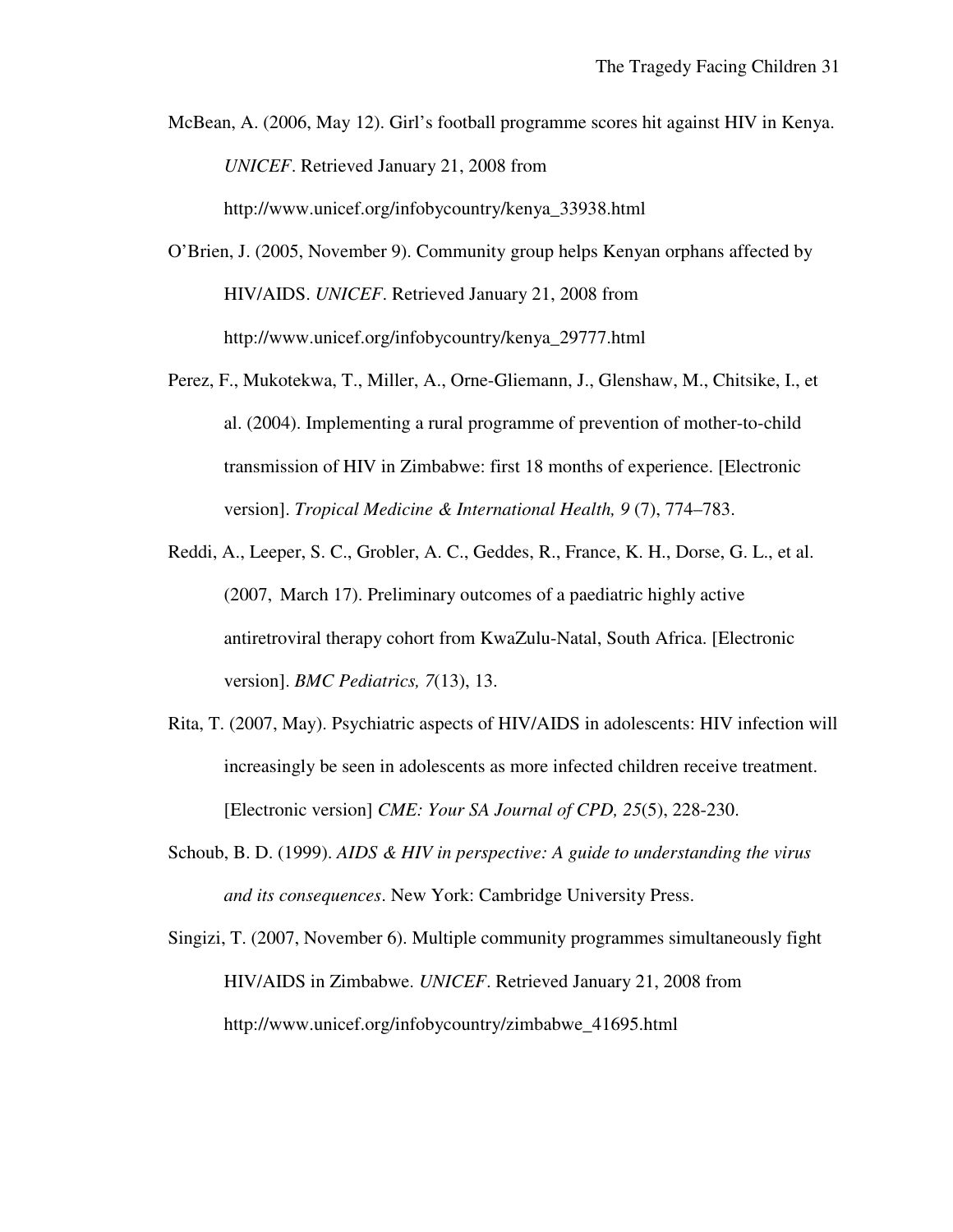Singizi, T. (2007, December 28). Zimbabwe's youth overcome bitter odds to fight AIDS. *UNICEF*. Retrieved January 21, 2008 from

http://www.unicef.org/infobycountry/zimbabwe\_42301.html

- Slonim-Nevo, V., Mukuka, L. (2007, February 12). Child abuse and AIDS-related knowledge, attitudes and behavior among adolescents in Zambia. [Electronic version]. *Child Abuse and Negligence*.
- South Africa launches AIDS campaign at conference on vulnerable children. (2006, July 18). *UNICEF*. Retrieved January 21, 2008 from

http://www.unicef.org/infobycountry/southafrica\_34984.html

- Special focus: AIDS in Africa—a tragedy of epic proportions. (2000). *AIDS: All men make a difference!* American Association for World Health. Retrieved April 30, 2007, from http://www.thebody.com/content/world/art33071.html
- Spencer, D. C., Harman, C., Naicker, T., Gohre, S., Rollins, N., Labadarios, D., et al. (2007, June). Nutrition and HIV/AIDS: nutritional guidelines for HIV-infected adults and children in Southern Africa: meeting the needs. [Electronic version]. *Southern African Journal of HIV Medicine, 22*(10).
- Taylor, K. (2002, December). Opening doors of hope to children with AIDS. [Electronic version]. *Student BMJ*, 467.
- Tenwek Hospital. (n.d.). *Tenwek community health and development: What we do*. Retrieved January 20, 2008 from http://www.tenwek.org/tchd/what.htm
- Thurow, R. (2003). In Africa, AIDS and famine go hand in hand. *CDC.* Retrieved April 30, 2007 from http://www.thebody.com/content/world/art28783.html